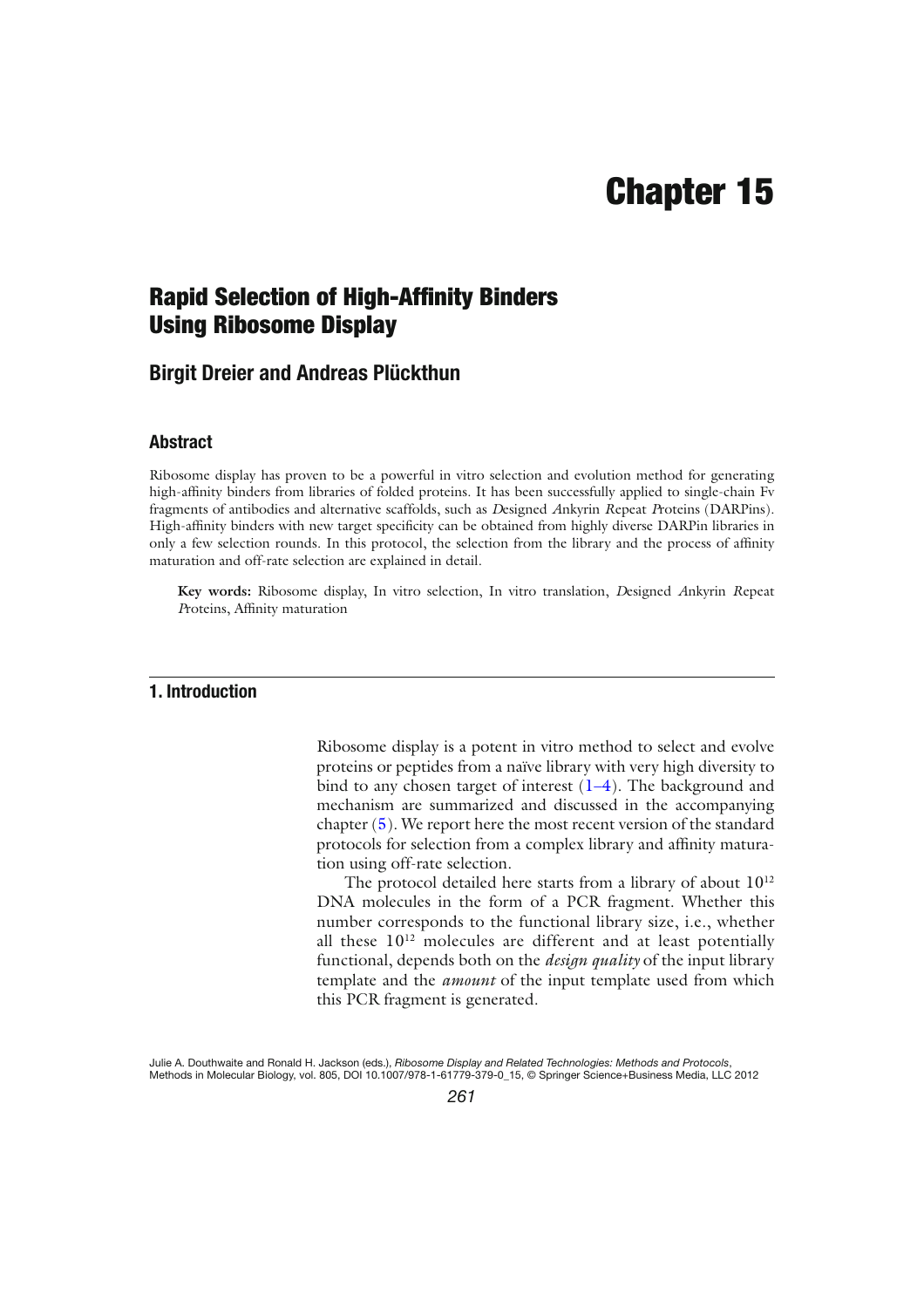#### 262 B. Dreier and A. Plückthun



Fig. 1. Scheme of the ribosome display cycle, illustrated for selection of high-affinity DARPins. In ribosome display, all steps of the selection are performed in vitro. The cycle begins with a DNA library ( $top$ ) in the form of a PCR fragment encoding a library of the protein of interest. This cassette is ligated into a vector in vitro which provides a promoter and ribosomebinding site (RBS). The ORF of interest (*light grey*) is fused to an additional protein region (the "*spacer*" or "*tether.*" *checkered* white). This tether or spacer, here used as an unstructured region from the  $E.$  coli TolA protein, has the sole function of allowing the protein domain of interest to emerge from the ribosomal tunnel. A PCR is then carried out from the promoter to the middle of the tether. Importantly, the PCR fragment does not encode a stop codon at the end. Each member of the library pool is then transcribed from double-stranded DNA into mRNA and is subsequently translated by the ribosomes present in the S30 extract, leading to ternary complexes consisting of ribosomes, mRNA, and the DARPin encoded by that particular mRNA. Since there is no stop codon on the mRNA, the protein is not released from the ribosome. It is believed to be still covalently attached to the tRNA within the ribosome, with the tether in the tunnel, and the domain of interest outside and already folded. Selection can be achieved by binding the protein–ribosome–mRNA complexes to the desired immobilized target, followed by removal of unbound or nonspecifically bound protein by stringent washing. Affinity can be increased by addition of an excess of nonlabeled target (off-rate selection) (see Subheading 3.12.2). Particular selectivity in binding can be achieved by adding an unwanted target as a competitor. Selection for other properties, such as stability, requires other selection pressures at this step (see Note 25). Binders can be easily recovered by destruction of the protein–ribosome–mRNA complex using EDTA and recovery of the genetic information of the binders by RT-PCR using the inner primers WTC4 (annealing to the sequence encoding the C-terminus of the DARPin sequence, which can be replaced by a primer specific for other library folds) and EWT5s (pRDV-specific primer overlapping with the RBS and beginning of the Met-Arg-Gly-Ser-(His)<sub>6</sub> tag). The inner primer set is used to amplify the selected clones, which often is not possible with the outer primer set due to incomplete synthesis or degradation of the mRNA. For further selection rounds, the PCR product pool is subcloned into pRDV via the restriction endonucleases, Ncol and HindIII, followed by a second PCR with the outer primers, T7B and tolAk. T7B introduces the T7 promoter sequence and part of the stabilizing 5' stem loop sequences that are part of the pRDV vector. The tolAk primer binds in the sequence of the tolA spacer region and introduces a stabilizing 3' stem loop. If further diversity is required, an error-prone PCR can be included at this step. The amplified PCR product then serves as template for in vitro transcription, initiating the next round of selection. At the end of the selection rounds (typically, 2–5), the resulting PCR product pool can be directly subcloned via the restriction endonucleases, Bam HI and HindIII, into an expression vector in order to screen for binders.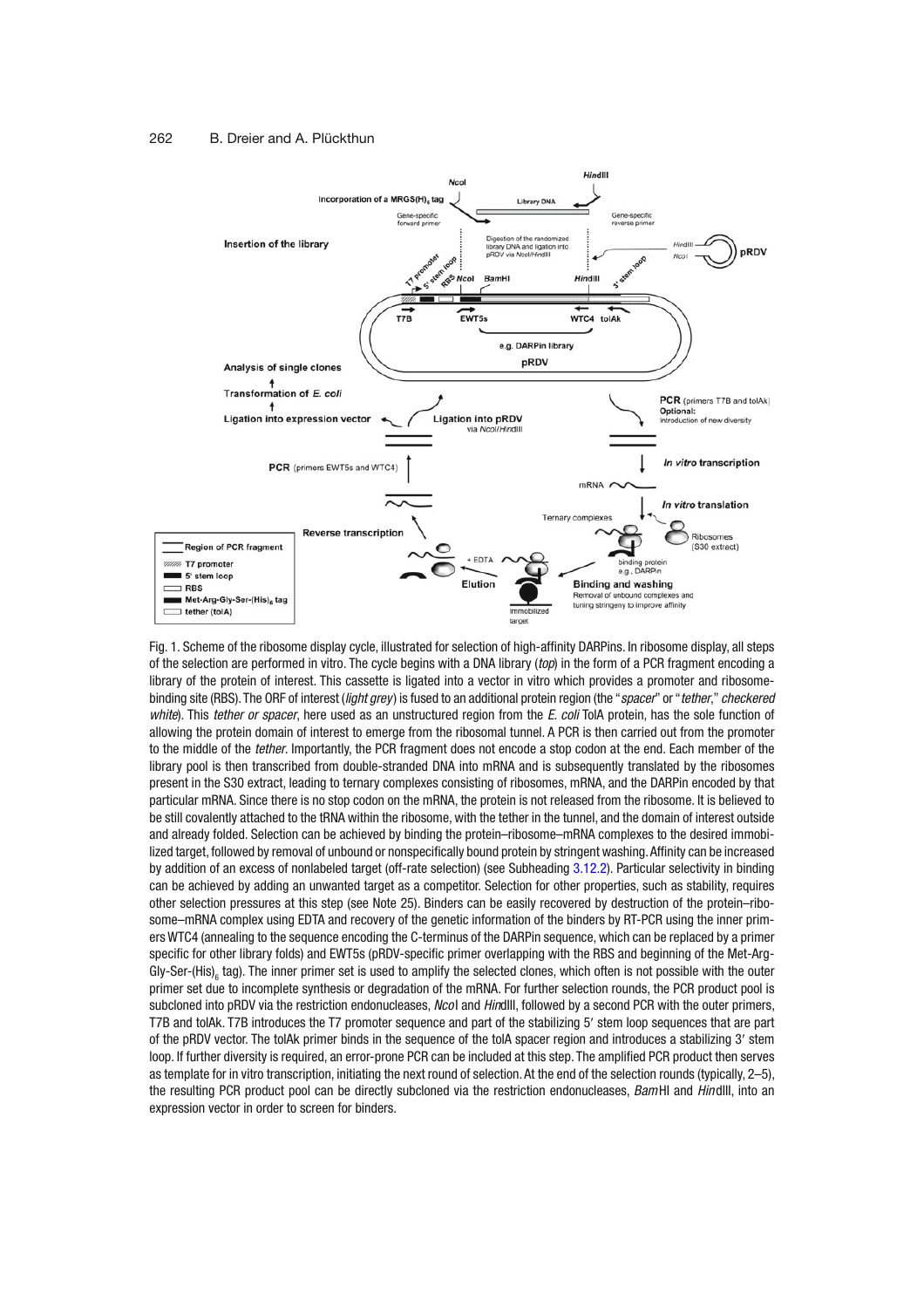#### 15 Rapid Selection of High-Affinity Binders Using Ribosome Display 263

A key feature of ribosome display, in contradistinction to most other selection technologies  $(5)$ , is that it incorporates PCR into the procedure and thus allows a convenient incorporation of a diversification ("randomization") step. Thereby, ribosome display allows refinement and affinity maturation not only of preexisting binders  $(6-9)$ , but also of the whole pool during selection from a complex library, if desired. This is one of the major advantages of ribosome display over other selection strategies. The diversity of the library members can be easily manipulated at any selection step by introduction of additional mutations, e.g., by using DNA shuffling  $(10)$  and/or error-prone PCR  $(11)$ . This additional randomization step can readily be integrated in the protocol (see Subheading  $3.12.1$ ). In combination with off-rate selection (see Subheading 3.12.2) where binders to the biotinylated target protein are competed with a molar excess of nonbiotinylated target protein, many initial leads were improved for affinity in the range of low nM to low pM  $(6-9, 12)$ . The theoretical considerations for designing efficient off-rate selection experiments were recently summarized  $(13)$ .

We have previously applied the ribosome display protocol to antibody scFv fragments as libraries of folded proteins  $(4, 14, 15)$ . Here, we give a protocol for the in vitro selection of protein scaffolds with more favorable biophysical properties than antibody fragments. The general workflow is outlined in Fig.  $1$  (a similar protocol had been published previously  $(16)$ ). One of the most promising scaffolds are the *D*esigned *A*nkyrin *R*epeat *P* roteins (DARPins) which are devoid of disulfide bonds, highly soluble, and highly stable, and therefore achieve high expression levels in *E. coli* (17). They also fold well in the in vitro translation inherent in ribosome display and are thus readily enriched for binding specificity. Using ribosome display, DARPins have been evolved to bind various targets with affinities all the way down to the picomolar range  $( 8, 9, 18 - 23).$ 

## **2. Materials**

 **2.1. General**

| 1. 96-well Maxisorp plates or strips (Nunc). |  |  |  |  |
|----------------------------------------------|--|--|--|--|
|----------------------------------------------|--|--|--|--|

- 2. Adhesive plate sealers (Thermo Scientific).
- 3. Sterile, RNase-free ART filter tips (Molecular Bio Products).
- 4. Sterile, RNase-free HydroLogix 1.5- and 2.0-mL tubes (Molecular Bio Products).
- 5. Roche High pure RNA isolation kit (Roche).
- 6. illustra MicroSpin™ G-50 Columns (GE Healthcare).
- 7. NucleoSpin® Extract II DNA purification kit (Macherey-Nagel).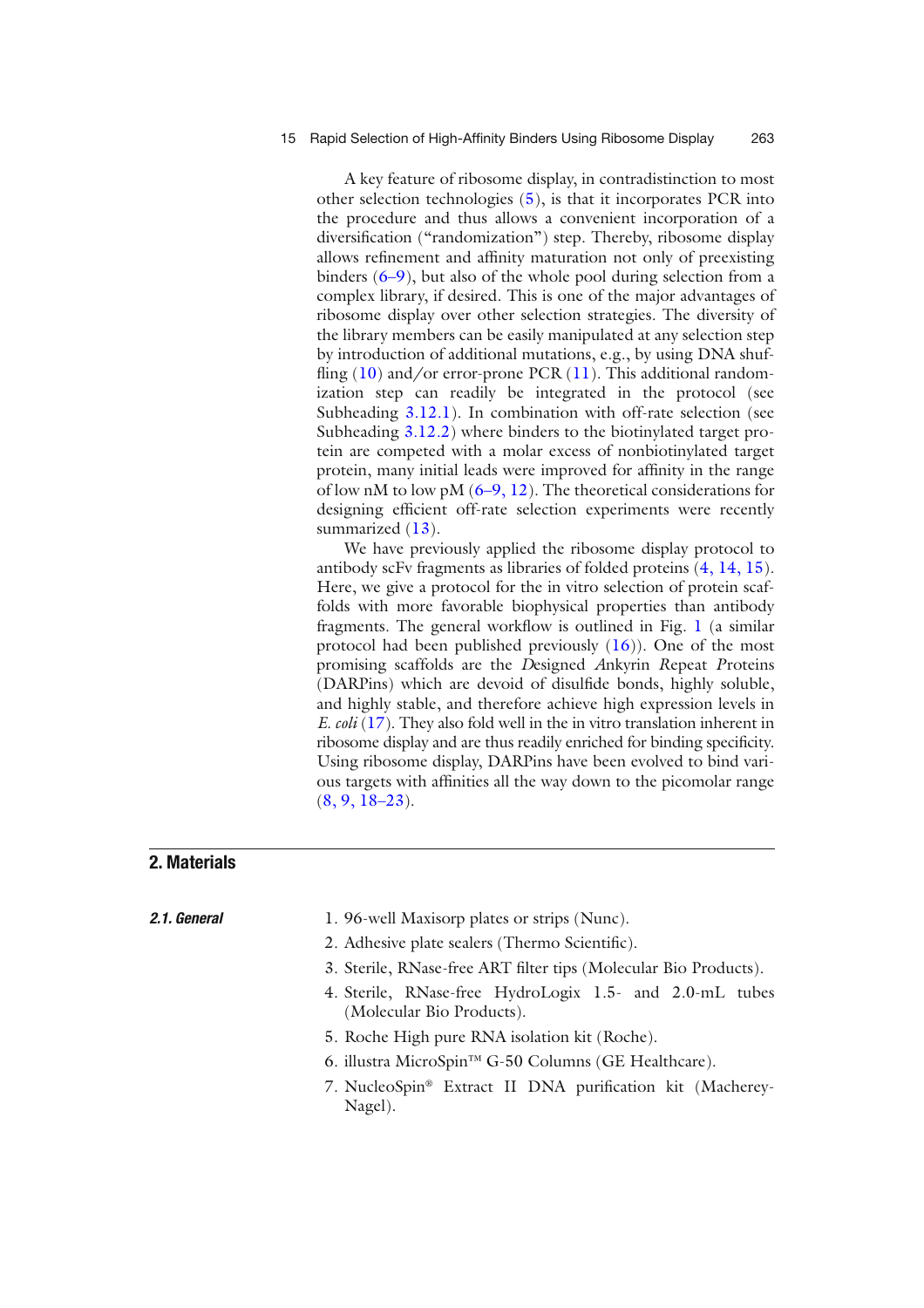| 2.2. Selection<br>(see Note 1)             | 1. Tris-buffered saline (TBS): 50 mM Tris, 150 mM NaCl; adjust<br>pH to 7.5 with HCl at $4^{\circ}$ C; filter through 0.22-µm pores.                                                                                                                                                                                    |
|--------------------------------------------|-------------------------------------------------------------------------------------------------------------------------------------------------------------------------------------------------------------------------------------------------------------------------------------------------------------------------|
|                                            | 2. TBST: TBS containing 0.05% Tween-20.                                                                                                                                                                                                                                                                                 |
|                                            | 3. Stock solutions for wash buffer (WB) and elution buffer (EB):                                                                                                                                                                                                                                                        |
|                                            | (a) 2 M Tris-acetate; adjust pH to 7.5 at $4^{\circ}$ C with acetic<br>acid.                                                                                                                                                                                                                                            |
|                                            | $(b)$ 5 M NaCl.                                                                                                                                                                                                                                                                                                         |
|                                            | $(c)$ 2 M magnesium acetate.                                                                                                                                                                                                                                                                                            |
|                                            | (d) 250 mM EDTA; adjust pH to 8.0 by NaOH addition.                                                                                                                                                                                                                                                                     |
|                                            | Sterile filter all solutions. For alternative buffer composition,<br>see Note 2.                                                                                                                                                                                                                                        |
|                                            | 4. $WB/T$ ween-20 (WBT):<br>50 mM Tris-acetate, pH 7.5 at $4^{\circ}$ C, 150 mM NaCl, 50 mM<br>magnesium acetate, 0.05% Tween-20; adjust pH to 7.5 with<br>acetic acid at $4^{\circ}$ C; filter through 0.22- $\mu$ m pores.                                                                                            |
|                                            | 5. EB: 50 mM Tris-acetate, pH 7.5 at $4^{\circ}$ C, 150 mM NaCl,<br>25 mM EDTA; adjust pH to 7.5 with acetic acid at $4^{\circ}$ C; filter<br>through $0.22$ -µm pores.                                                                                                                                                 |
|                                            | 6. Saccharomyces cerevisiae RNA (Fluka): Dissolve to 25 $\mu$ g/ $\mu$ L<br>in H <sub>2</sub> O; aliquot and store at $-20^{\circ}$ C.                                                                                                                                                                                  |
|                                            | 7. 10% BSA in $H2O$ ; filter through 0.22- $\mu$ m pores and store at<br>$-20^{\circ}$ C.                                                                                                                                                                                                                               |
|                                            | 8. Neutravidin and/or streptavidin (Pierce):<br>1.2 mg/mL $(20 \mu M)$ in TBS; store at $-20^{\circ}$ C.                                                                                                                                                                                                                |
|                                            | 9. Streptavidin-coated MyOne T1 magnetic beads (Invitrogen).                                                                                                                                                                                                                                                            |
|                                            | 10. Reagents for biotinylation of the target: Either for chemical<br>biotinylation use a NHS-biotin reagent (e.g., from Pierce<br>EZ-link <sup>TM</sup> SulfoNHS-LC-biotin) or for enzymatic biotinylation<br>use an AviTag together with the <i>E. coli</i> biotinylation enzyme<br>BirA (24) (reagents from Avidity). |
| 2.3. Cleanup                               | 1. 6 M LiCl; filter through 0.22-um pores.                                                                                                                                                                                                                                                                              |
| of mRNA After                              | 2. 3 M sodium acetate; filter through 0.22-um pores.                                                                                                                                                                                                                                                                    |
| <b>In Vitro Transcription</b>              | 3. 70% EtOH diluted with H <sub>2</sub> O and 100% EtOH; filter through<br>$0.22$ -µm pores.                                                                                                                                                                                                                            |
|                                            | 4. illustra MicroSpin™ G-50 Columns (GE Healthcare).                                                                                                                                                                                                                                                                    |
|                                            | 5. DNAseI (10 U/ $\mu$ L; Roche).                                                                                                                                                                                                                                                                                       |
| 2.4. Reverse<br><b>Transcription, PCR,</b> | 1. Primer dissolved to 100 $\mu$ M in H <sub>2</sub> O; aliquot and store at<br>$-20^{\circ}$ C.                                                                                                                                                                                                                        |
| and Cloning                                | EWT5s: 5'-TTCCTCCATGGGTATGAGAGGATCG-3'.                                                                                                                                                                                                                                                                                 |

*WTC4*: 5'-TTTGGGAAGCTTTTGCAGGATTTCAGC-3'.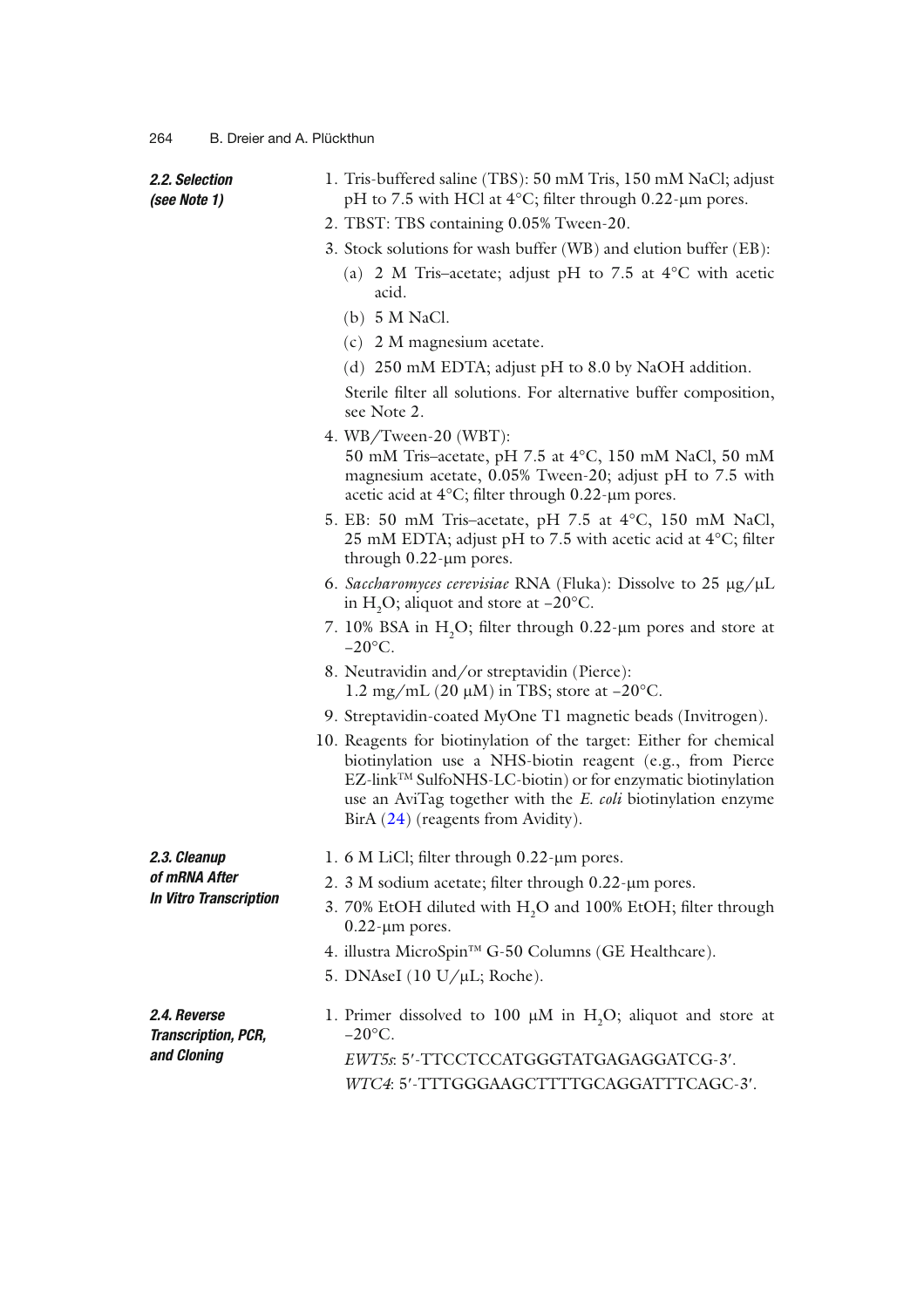|                                     | 15 Rapid Selection of High-Affinity Binders Using Ribosome Display<br>265                                                                                                                                                                                                                                      |
|-------------------------------------|----------------------------------------------------------------------------------------------------------------------------------------------------------------------------------------------------------------------------------------------------------------------------------------------------------------|
|                                     | T7B: 5'-ATACGAAATTAATACGACTCACTATAGGGAGA<br>CCACAACGG-3'.                                                                                                                                                                                                                                                      |
|                                     | tolAk: 5'-CCGCACACCAGTAAGGTGTGCGGTTTCAGTT<br>GCCGCTTTCTTTCT-3'.                                                                                                                                                                                                                                                |
|                                     | 2. AffinityScript™ Multiple Temperature Reverse Transcriptase<br>$(50 \text{ U}/\mu\text{L}$ ; Stratagene) and $10\times$ buffer; see Note 3.                                                                                                                                                                  |
|                                     | 3. 100 mM DTT in H2O; aliquot and store at -20°C.                                                                                                                                                                                                                                                              |
|                                     | 4. RNasin <sup>®</sup> Ribonuclease Inhibitor (20–40 U/ $\mu$ L; Promega).                                                                                                                                                                                                                                     |
|                                     | 5. Vent <sub>R</sub> ® DNA Polymerase (2 U/µL; New England Biolabs) and<br>10x Thermopol buffer; see Note 4.                                                                                                                                                                                                   |
|                                     | 6. Platinum® Taq DNA Polymerase (5 $U/\mu L$ ; Invitrogen) and<br>$10\times$ polymerase buffer.                                                                                                                                                                                                                |
|                                     | 7. dNTPs: 5 mM each (Eurogentec); aliquot and store at $-20^{\circ}$ C.                                                                                                                                                                                                                                        |
|                                     | 8. Nucleotide analogs dPTP and 8-oxo-dGTP (Jena Biosciences)<br>at 100 $\mu$ M in H <sub>2</sub> O.                                                                                                                                                                                                            |
|                                     | 9. Dimethyl sulfoxide (DMSO; Fluka, 41640).                                                                                                                                                                                                                                                                    |
|                                     | 10. Restriction endonucleases: BamHI (20 U/µL), HindIII<br>$(20 \text{ U/}\mu\text{L})$ , <i>NcoI</i> (10 U/ $\mu\text{L}$ ), and 10x buffer all from New<br>England Biolabs.                                                                                                                                  |
|                                     | 11. T4 DNA ligase (5 $U/\mu L$ ; Fermentas) and $10\times$ ligase buffer.                                                                                                                                                                                                                                      |
|                                     | 12. Ribosome display vector pRDV (GenBank accession code<br>AY327136; please note the revised sequence) $(18)$ .                                                                                                                                                                                               |
| 2.5. In Vitro                       | 1. T7 RNA polymerase $(20 \text{ U}/\mu\text{L}$ ; Fermentas), see Note 5.                                                                                                                                                                                                                                     |
| <b>Transcription</b>                | 2. RNasin <sup>®</sup> Ribonuclease Inhibitor (20–40 U/µL; Promega).                                                                                                                                                                                                                                           |
|                                     | 3. 100 mM DTT in H <sub>2</sub> O; aliquot and store at $-20^{\circ}$ C.                                                                                                                                                                                                                                       |
|                                     | 4. T7 RNA polymerase buffer (5x): 1 M HEPES, 150 mM mag-<br>nesium acetate, 10 mM spermidine, 200 mM DTT; adjust pH<br>to 7.6 with KOH; aliquot and store at $-20^{\circ}$ C.                                                                                                                                  |
|                                     | 5. 50 mM NTP mix: 50 mM adenosine 5'-triphosphate (ATP;<br>Sigma-Aldrich), 50 mM uridine 5'-triphosphate (UTP; Sigma-<br>Aldrich), 50 mM guanosine 5'-triphosphate (GTP; Sigma-<br>Aldrich), 50 mM cytidine 5'-triphosphate (CTP; Sigma-Aldrich)<br>in H <sub>2</sub> O; aliquot and store at $-20^{\circ}$ C. |
| 2.6. In Vitro<br><b>Translation</b> | 1. Protein disulfide isomerase (PDI; Sigma-Aldrich): $22 \mu M$ in<br>$H2O$ ; aliquot and store at $-80^{\circ}C$ .                                                                                                                                                                                            |
|                                     | 2. Heparin (Sigma–Aldrich): 200 mg/mL heparin in H <sub>2</sub> O; do<br>not filter; aliquot and store at $-20^{\circ}$ C.                                                                                                                                                                                     |
|                                     | 3. L-Methionine (Sigma-Aldrich): 200 mM L-methionine in<br>$H2O$ ; do not filter; aliquot and store at $-20^{\circ}C$ .                                                                                                                                                                                        |
|                                     | 4. STOP mix: 1 mL WBT buffer/0.5% BSA plus 12.5 µL<br>heparin.                                                                                                                                                                                                                                                 |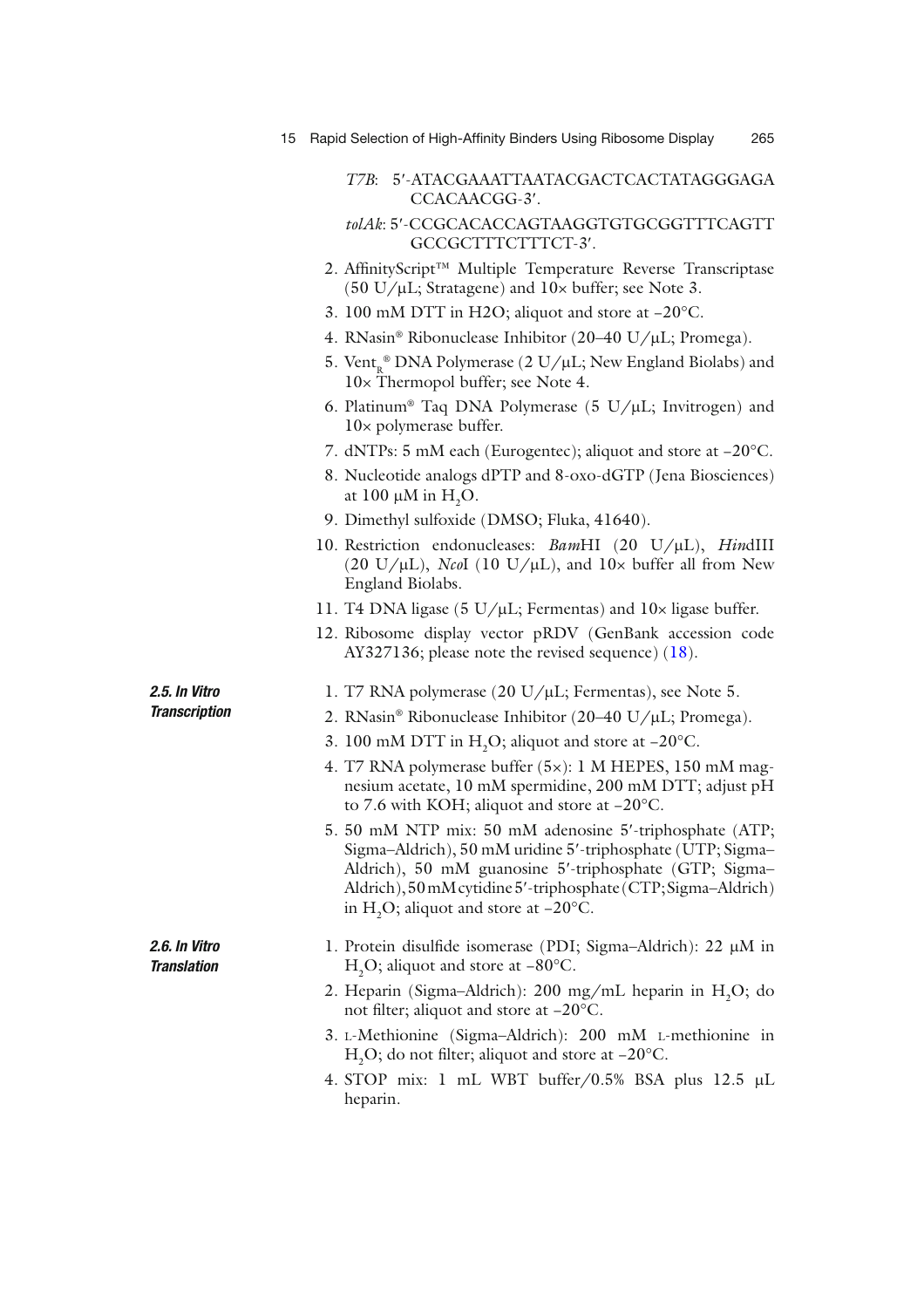**2.7. S30 Extract**

- 1. *E. coli* strain MRE600 (25) lacking ribonuclease I activity.
- 2. Incomplete rich medium: 5.6 g  $KH_2PO_4$ , 28.9 g  $K_2HPO_4$ , 10 g yeast extract, 15 mg thiamine for 1 L medium. Autoclave and add 50 mL 40% glucose  $(w/v)$  and 10 mL 0.1 M magnesium acetate, both sterile filtered.
	- 3. S30 buffer: 10 mM Tris–acetate (pH 7.5 at 4°C), 14 mM magnesium acetate, 60 mM potassium acetate. Chill to 4°C before use.
	- 4. Preincubation mix (must be prepared directly before use): 3.75 mL 2 mM Tris-acetate (pH 7.5 at  $4^{\circ}$ C), 71 µL 3 M magnesium acetate,  $75 \mu L$  amino acid mix (10 mM of each of the 20 amino acids; Fluka), 300 µL 0.2 M ATP, 50 units pyruvate kinase (Fluka), 0.2 g phosphoenolpyruvate trisodium salt (Fluka); add to  $10 \text{ mL H}_2\text{O}$ .
- 5. Dialysis tubing with a MW cutoff of 6,000–8,000 Da (Spectrum Laboratories).
- 1. Set up premixA (the final concentration is fivefold lower in the final volume of the in vitro translation reaction, see Subheading 3.4): 250 mM Tris–acetate (from a 2 M stock solution, pH 7.5 at  $4^{\circ}$ C), 18  $\mu$ M anti-ssrA oligonucleotide (5 ¢-TTAAGCTGCTAAAGCGTAGTTTTCGTCGTTT GCGACTA-3') from a 200  $\mu$ M stock solution, 1.75 mM of each amino acid except for methionine, 10 mM ATP from a 1 M stock solution, 2.5 mM GTP from a 0.2 M stock solution, 5 mM cAMP (Sigma–Aldrich) from a 0.4 M stock solution, 150 mM acetyl phosphate (Sigma–Aldrich) from a 2 M stock solution, 2.5 mg/mL *E. coli* tRNA from strain MRE600 (Roche) from a 25 mg/mL stock solution, 0.1 mg/mL folinic acid (Sigma–Aldrich from a 10 mg/mL stock solution).  **2.8. PremixZ**
	- 2. Set up an in vitro translation reaction (see Subheading  $3.4$ ), and use the above premixA, but titrate the optimal concentration of the following components for the final premix $Z$ composition to achieve optimal performance of each newly generated S30 extract. Optimize the final concentrations for the in vitro translation in the order shown below.

Magnesium acetate (MgAc) usually in the range of 7–15 mM from a 0.2 M stock solution, potassium glutamate (KGlu) usually in the range of 180–220 mM from a 2 M stock solution, and PEG-8000 usually in the range of  $2-15\%$  (w/v) from a 40% stock solution. Adjust the premixA with the optimal composition of MgAc, KGlu, and PEG to obtain the premixZ (we are usually using concentrations of 21.4 mM MgAc, 481 mM KGlu, and 7% PEG-8000 in the premixZ). Aliquot the premixZ and flash freeze in liquid nitrogen. Longtime storage should be at −80°C, but the premixZ is stable for several months at −20°C and can be frozen several times. If not noted otherwise, reagents are purchased from Sigma–Aldrich.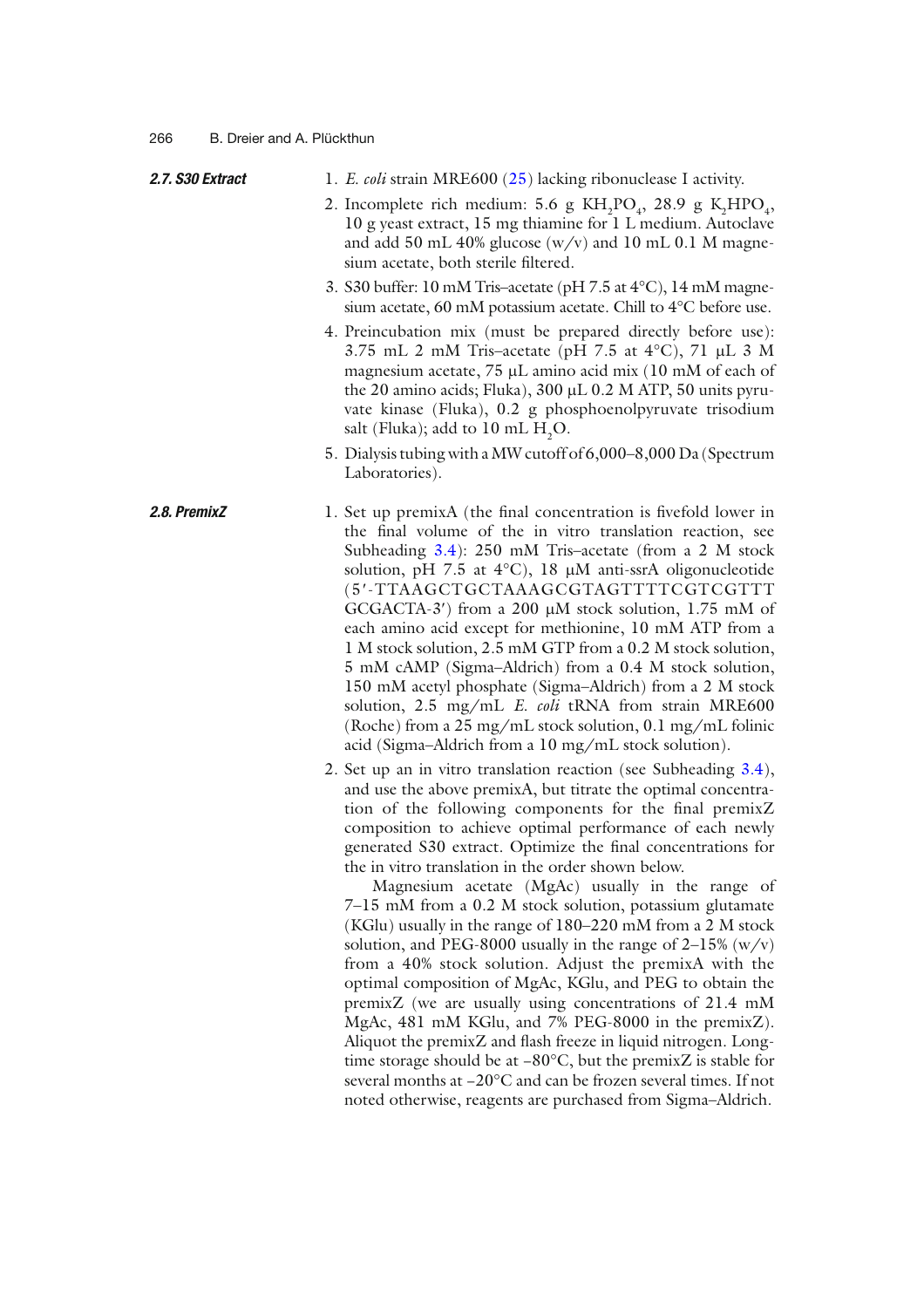**2.9.** *b* **-Lactamase Assay**

Used to test the activity of the S30 extract and to optimize the premixZ.

- 1. Prepare  $\beta$ -lactamase mRNA from the pRDV template DNA encoding the double Cys $\rightarrow$ Ala mutant of  $\beta$ -lactamase (26) using PCR with the T7B and tolAk primers (Fig. 1) (see Subheading  $3.2$ ), followed by in vitro transcription and purification of mRNA (see Subheadings  $3.2$  and  $3.3$ ).
- 2. Set up in vitro translation reactions containing  $2 \mu$ g RNA, 0.5  $\mu$ L 200 mM methionine, 10  $\mu$ L S30 extract, and 8.2  $\mu$ L premixZ and add to 22  $\mu$ L H<sub>2</sub>O. For optimization of the activity of the S30 extract, use premixA and adjust the concentration of magnesium acetate, potassium acetate, and PEG-8000.
- 3. Incubate at 37°C for 10 min.
- 4. Add 88 mL STOP mix.
- 5. Use  $5 \mu L$  of stopped in vitro translation for the activity assay with the chromogenic substrate nitrocefin (Glaxo Research, obtained from Oxoid Ltd.) (27).
- 6. Dilute nitrocefin 1:20 in  $\beta$ -lactamase buffer (100 mM sodium phosphate buffer, pH 7.0) from a stock solution (1 mg nitrocefin dissolved in 500 µL DMSO and stored at -20°C). For one reaction, use  $20 \mu L$  diluted nitrocefin together with  $5 \mu L$ translation plus  $175 \mu L$   $\beta$ -lactamase buffer in a 200  $\mu$ L reaction.
- 7. Measure OD<sub>486nm</sub> immediately. Follow the kinetics for approximately 12 min measuring at least once every minute.

 **2.10. DARPin Expression and Binding Analysis of Single Clones**

- 1. *E. coli* strain XL-1 blue (Stratagene).
- 2. Expression plasmid  $pDST67 (22, 28)$ , which is a derivative of pQE30 (QIAGEN).
- 3. 2×TY media: 5 g NaCl, 16 g tryptone, 10 g yeast extract per liter. Adjust pH to 7.2 with NaOH.
- 4. 96-well deep well plates (ABgene).
- 5. TBS: 50 mM Tris, 150 mM NaCl; adjust pH to 7.4 with HCl.
- 6. TBST: TBS containing 0.05% Tween-20.
- 7. 10% BSA in  $H_2O$ .
- 8. Mouse-anti-RGS(His)<sub>4</sub> antibody (QIAGEN).
	- 9. Goat-anti-mouse IgG coupled to alkaline phosphatase (Sigma–Aldrich).
- 10. pNPP substrate ( *p*-nitrophenyl phosphate disodium salt; Fluka): 1 M stock in pNPP buffer (50 mM NaHCO<sub>3</sub>, 50 mM  $MgCl<sub>2</sub>$ ); aliquot and store at –20°C.
- 11. B-PER II detergent solution (Pierce).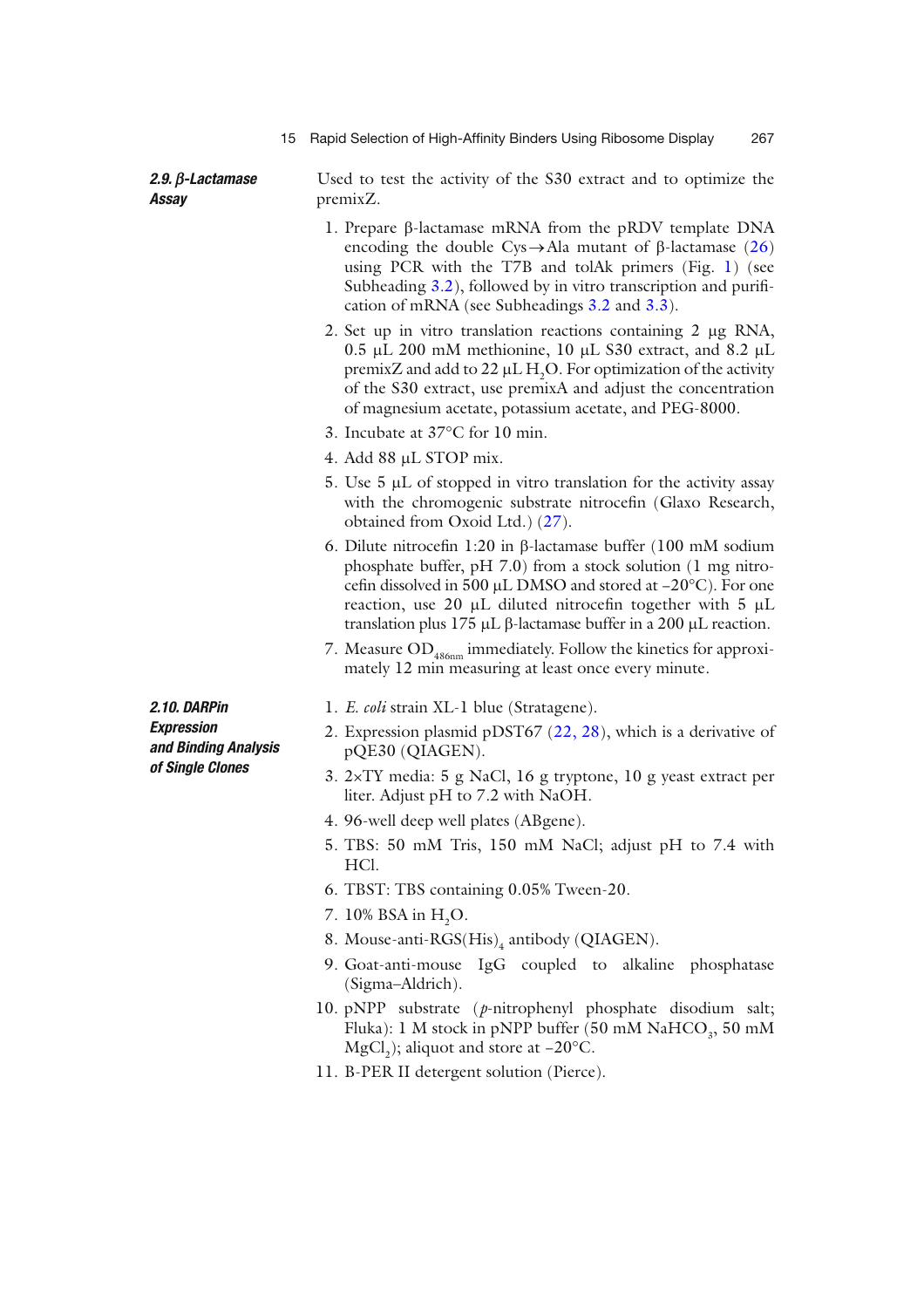### **3. Methods**

 **3.1. Insertion of the Library** The ribosome display vector pRDV is used to ligate the library of interest using gene-specific primers and insertion via the restriction endonuclease sites *Bam*HI and *Hin*dIII as indicated in Fig. 1 ( 18, 29) or *Nco*I and *Hin*dIII. The general elements that need to be present on a template used for ribosome display are the T7 RNA polymerase promoter sequence to initiate efficient transcription and a ribosome binding site (RBS) for docking of the ribosome to initiate translation. The PCR fragment (between the primers T7B and tolAk, Fig. 1) that serves as the template for transcription ends without a stop codon in the ORF. At both the 5' and 3' ends of the mRNA, stabilizing stem loops are incorporated to protect the mRNA from exonuclease degradation  $(1, 30)$ . The absence of a stop codon in the resulting mRNA prevents termination of translation. The fact that the library is fused in frame to a spacer (or tether) sequence (e.g., derived from the *E. coli tolA* gene) allows the nascent protein chain to exit the ribosome and fold outside of the ribosomal tunnel. The original pRDV contains an N-terminal FLAG tag instead of an N-terminal MRGS(His)<sub>6</sub> tag as shown here for the case of the DARPin libraries (18). Both tag variants lead to efficient initiation of in vitro translation and yield ternary complexes in good yields.

- **3.2. Transcription of PCR Products**
- 1. To obtain a length-defined fragment of DNA as template for in vitro transcription, use the outer primers T7B and tolAk in the following PCR reaction to introduce the T7 RNA polymerase promoter sequence, RBS, the stabilizing 5' and 3' stem loops and the tolA spacer sequence:

| $5.0 \mu L$                     | $10\times$ Thermopol buffer                                                                                                           |
|---------------------------------|---------------------------------------------------------------------------------------------------------------------------------------|
| $2.0 \mu L$                     | $dNTPs$ (final concentration 200 $\mu$ M each)                                                                                        |
| $2.0 \mu L$                     | DMSO (final concentration 5%)                                                                                                         |
| $0.5 \mu L$                     | T7B primer (final concentration $1 \mu M$ )                                                                                           |
| $0.5 \mu L$                     | tolAk primer (final concentration $1 \mu$ M)                                                                                          |
| $5.0 \mu L$                     | Library DNA [either of the initial library or of<br>the amplified DNA after selection which has<br>been ligated to pRDV (see Note 6)] |
| $0.5 \mu L$                     | Vent DNA polymerase $(2 U/ \mu L)$                                                                                                    |
| Add to $50 \mu L$<br>with $H2O$ |                                                                                                                                       |

2. Perform a hot start to increase specificity and use the following cycling parameters (see Note 7): 3 min at 95°C, 25 cycles: 30 s at  $95^{\circ}$ C, 30 s at  $55^{\circ}$ C, 45 s at  $72^{\circ}$ C, final extension 5 min at 72°C.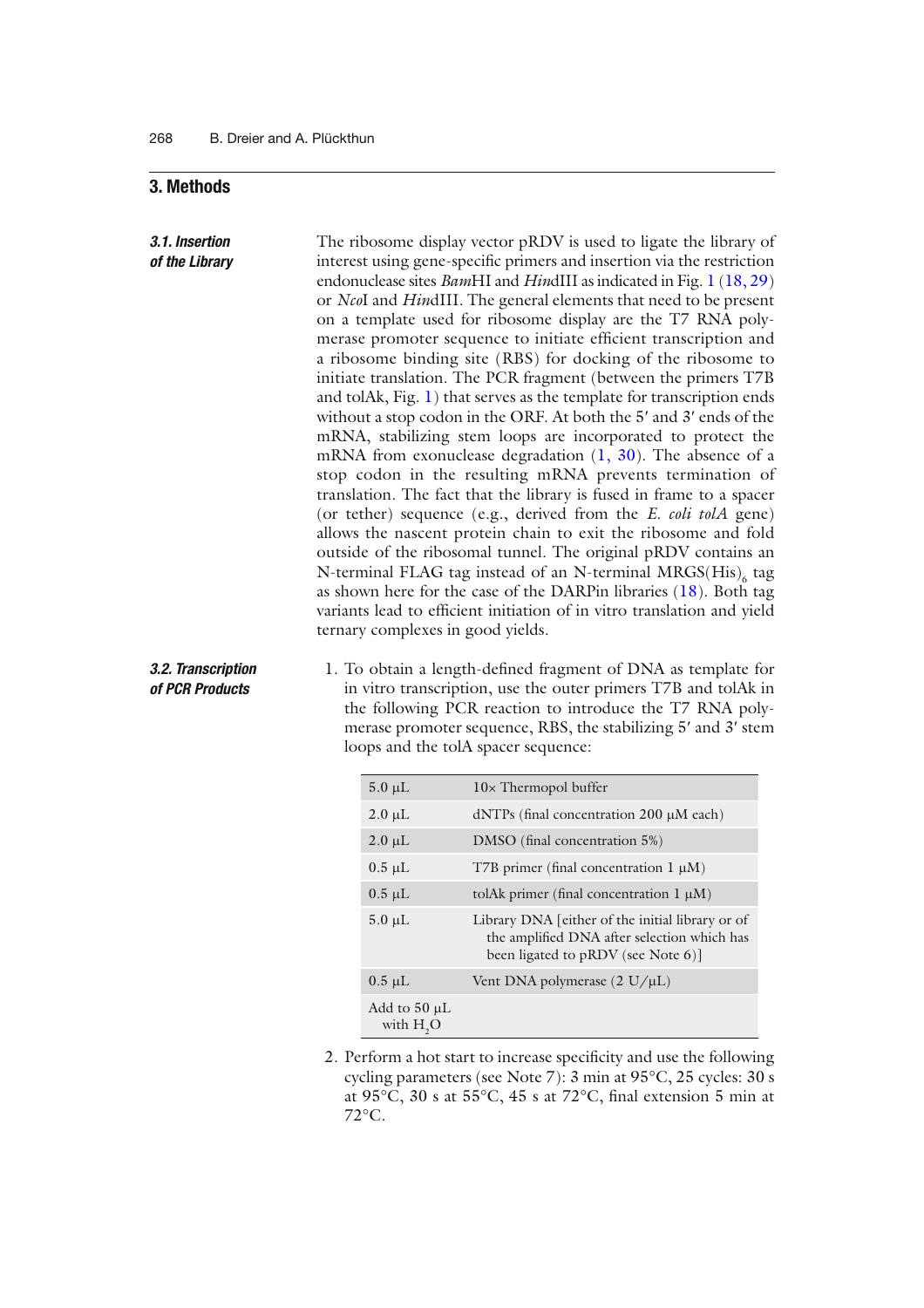- 15 Rapid Selection of High-Affinity Binders Using Ribosome Display 269
	- 3. Verify the product on an agarose gel.

 **3.3. Cleanup of Template mRNA for In Vitro Translation**

3.3.1. LiCl precipitation

3.3.2. Gel filtration

4. For in vitro transcription, set up the following reaction on ice:

| $20.0 \mu L$            | 5x T7 polymerase buffer                     |
|-------------------------|---------------------------------------------|
| $14.0 \mu L$            | NTPs (final concentration)<br>7 mM each)    |
| $4.0 \mu L$             | T7 RNA polymerase<br>$(20 U/\mu L)$         |
| $2.0 \mu L$             | RNasin $(40 \text{ U}/\mu\text{L})$         |
| $22.5 \mu L$            | PCR product without further<br>purification |
| Add to $100 \mu L$ with |                                             |

5. Incubate the transcription for 2–3 h at 37°C (see Note 8).

1. In order to remove allimpurities from the reaction, the RNA needs to be purified. This can be performed in two ways (see Note 9).

- 1. A LiCl precipitation can be performed to purify the RNA product. For this purpose, add 100  $\mu$ L ice-cold  $H_2$ O and 200  $\mu$ L ice-cold 6 M LiCl to the 100  $\mu$ L translation reaction and vortex.
	- 2. Incubate on ice for 30 min, and then centrifuge at  $20,000 \times g$ at 4°C for 30 min.
	- 3. Discard the supernatant and wash the pellet with  $500 \mu L$  icecold 70% EtOH ensuring that the pellet is not disturbed.
	- 4. Remove supernatant and dry pellet in a Speedvac apparatus.
	- 5. Completely dissolve the pellet in 200  $\mu$ L ice-cold H<sub>2</sub>O and centrifuge at  $20,000 \times g$  at  $4^{\circ}$ C for 5 min to remove remaining precipitates.
		- 6. Transfer  $180 \mu L$  supernatant to a new tube without disturbing the pellet. Add 20  $\mu$ L 3 M NaOAc and 500  $\mu$ L ice-cold 100% EtOH, vortex.
		- 7. Incubate at −20°C for at least 30 min. Vortex and centrifuge at  $20,000 \times g$  at 4°C for 30 min and discard supernatant.
		- 8. Wash the pellet with 500 µL ice-cold 70% EtOH, dry the pellet in a Speedvac apparatus, and resuspend pellet in 30  $\mu$ L H<sub>2</sub>O.
	- 1. For purification of the RNA, small gel filtration columns (e.g., illustra MicroSpin™ G-50 Columns) can be used.
	- 2. Vortex the column to resuspend the material and break off the bottom of the column.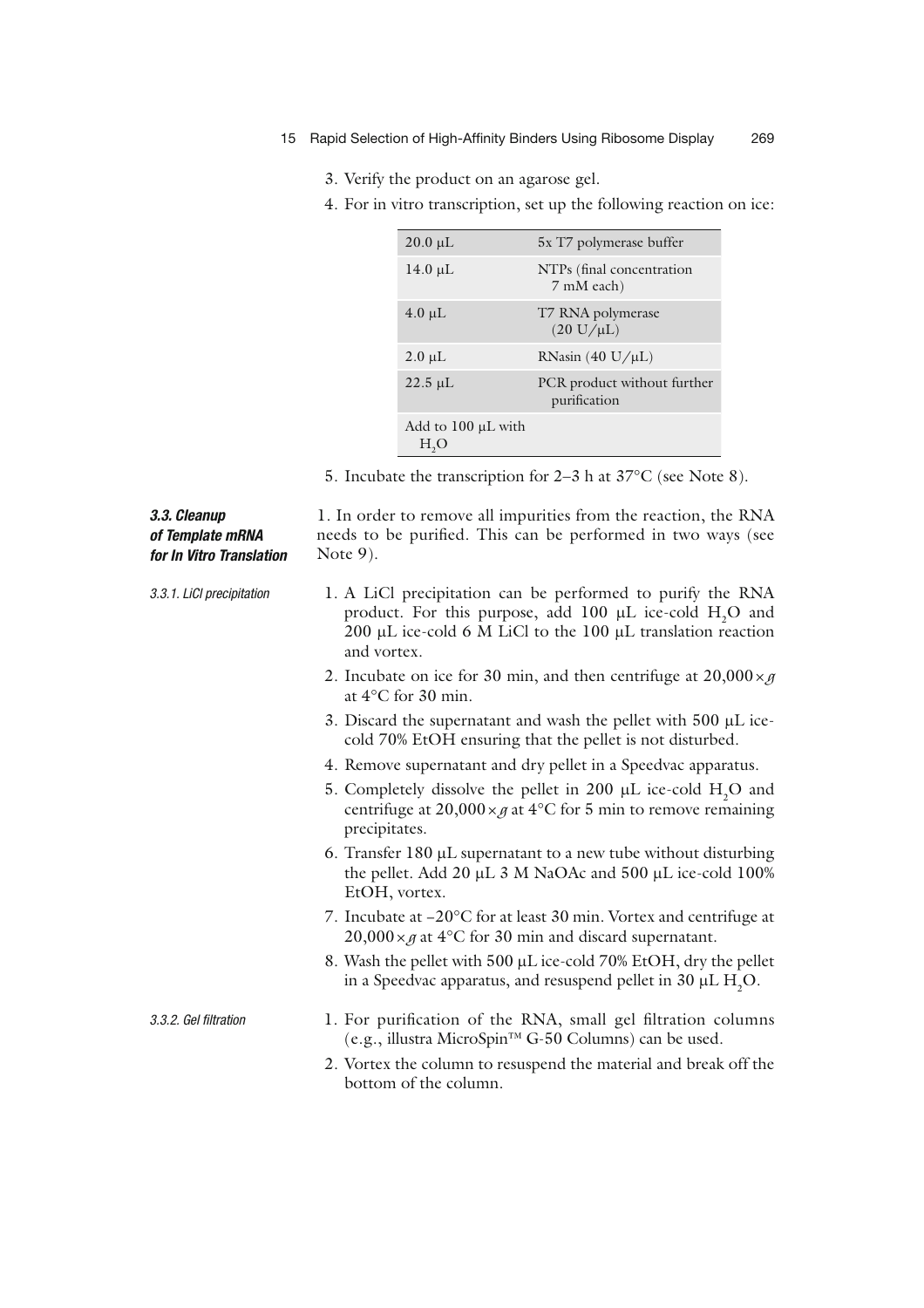**3.4. In Vitro Translation**

- 3. Place the column into a 1.5-mL tube and centrifuge at  $735 \times g$ for 1 min to pack the column material.
- 4. Place the column into a collection tube, apply 50 µL sample from the transcription reaction, and centrifuge at  $735 \times g$  for 1 min.
- 5. Optional: DNAse I treatment before loading the column ( see Note 10): Take  $43 \mu L$  of the transcription reaction and add  $2 \mu L$  of DNAse I solution (10 U/ $\mu$ L) plus 5  $\mu$ L 10× dilution buffer supplied with the enzyme. Incubate for 10–15 min at room temperature, and then apply the sample to the column.
- 6. Aliquot RNA and immediately flash freeze in liquid nitrogen. Store at −80°C.
- 7. Determine the RNA concentration of a 1:100 dilution by OD<sub>260nm</sub>. If the transcription worked well, a yield of  $3-8 \mu g/\mu L$ for RNA after LiCl/EtOH precipitation (total yield from a 100 µL reaction:  $90-240$  µg) or 1-3 µg/µL from the illustra MicroSpin™ G-50 Columns (total yield from a 50 µL reaction:  $50-150 \mu g$ ) should be obtained.
- 1. For one in vitro translation reaction, set up the following mix on ice:

| $2.0 \mu L$                                                                                    | $200 \text{ mM}$ methionine                                                                                                    |
|------------------------------------------------------------------------------------------------|--------------------------------------------------------------------------------------------------------------------------------|
| $41 \mu L$                                                                                     | premixZ with optimized<br>composition                                                                                          |
| $x \mu L$                                                                                      | In vitro-transcribed RNA<br>$(total 10 \mu g; see Note 11)$                                                                    |
| $50 \mu L$                                                                                     | S30 extract and add to $110 \mu L$<br>with H <sub>2</sub> O (for preparation<br>of the S30 extract, see<br>Subheading $3.11$ ) |
| Add $0.625 \mu L$ PDI if your library<br>scaffold requires the formation<br>of disulfide bonds |                                                                                                                                |

- 2. Mix carefully by pipetting up and down and incubate the reaction at 37°C for 10 min, the time found optimal for DARPins. The incubation time and temperature must be optimized for each library based on different constructs.
- 3. Stop the reaction by addition of  $440 \mu L$  ice-cold STOP mix.
- 4. Mix by pipetting up and down and centrifuge at  $20,000 \times g$  at  $4^{\circ}$ C for 5 min. Transfer 500 µL supernatant to a fresh tube and use 100 µL per well when performing selection in plates or 250 µL per tube when performing selections in solution for either the target-containing or control reaction (see Subheading 3.5).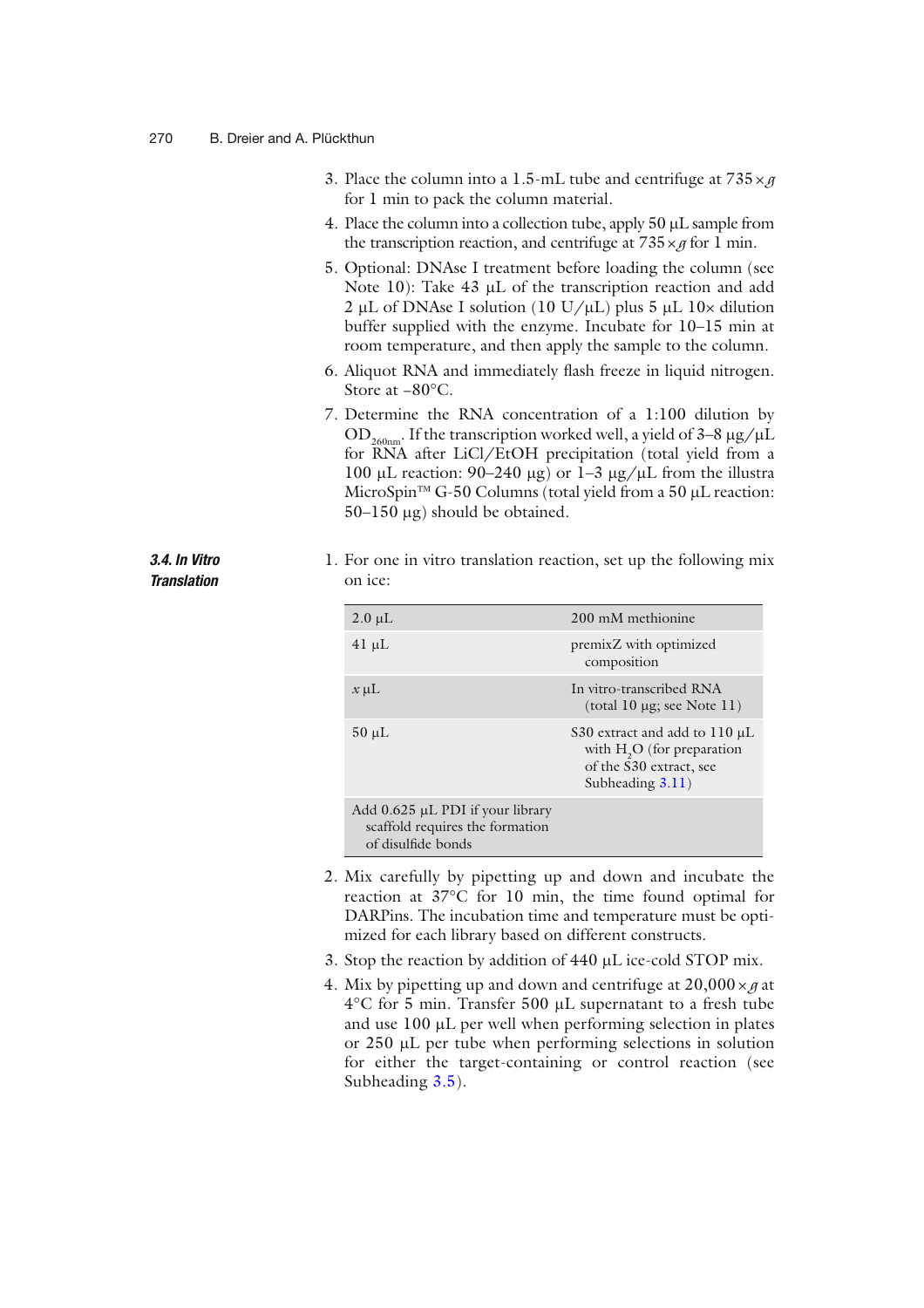**3.5. Selection ( see Note 12 )**

 3.5.1. Target Protein Preparation

Express and purify the target by methods of your choice, but the target for selection must be of excellent purity and homogeneity. To immobilize the target for capturing the ternary complexes, it is recommended to biotinylate the target. This is the method of immobilization found to be most robust by far to stringent washing, including washing with detergents. The advantage of immobilizing biotinylated targets is that it is very general, and works equally well for proteins, peptides, oligonucleotides, and small molecules. Furthermore, by avoiding any direct binding to plastic surfaces, the structure of the target is maintained. Finally, the nonbiotinylated version of the target is a convenient competitor in off-rate selections and in the specificity screening of single clones. Biotinylation can be achieved in two ways (see Note 13).

- 1. Fuse the target to an AviTag and biotinylate it in vivo or in vitro using the *E. coli* biotinylation enzyme BirA  $(24)$  following the guidelines posted on the Avidity Web page ( http://www.avidity. com).
- 2. Alternatively, biotinylate surface lysine amino acid residues using NHS-biotin reagents from Pierce following the manufacturer's instructions.
- 1. Coat wells of a 96 well Maxisorp plate with  $100 \mu L$  of a 66 nM neutravidin or streptavidin solution in TBS and close with an adhesive plate sealer ( see Notes 14and 15 ). Store overnight at 4°C or for 1 h at room temperature. Invert plate and shake out solution, dry on paper towels, and wash wells three times with 300 mL TBS. 3.5.2. Selection in Plates
	- 2. Block the wells with  $300 \mu L$  0.5% BSA in TBST per well, and seal and incubate on an orbital shaker for 1 h at room temperature. Shake out blocking solution and dry on paper towels.
	- 3. Immobilize  $100 \mu L$  biotinylated target at a concentration of 100–200 nM (see Note 16) in TBST/0.5% BSA and TBST/0.5% BSA only for control wells. Seal and incubate on an orbital shaker at 4°C for 1 h. Wash plate three times with 300 mL ice-cold TBST and once with 300 mL ice-cold WBT. Remove WBT only when the stopped translation reaction can be added to the wells (see Subheading 3.4).
	- 4. Add the stopped in vitro translation, seal the plate, and incubate the binding reaction at  $4^{\circ}$ C for 1 h. Wash the wells with 300  $\mu$ L ice-cold WBT containing 0.1% BSA for eight to ten times. Use two fast washes removing the buffer immediately, followed by incubations starting at 5 min and extending to 15 min in later rounds. In these longer incubations, binders with fast off-rates dissociate and subsequently are washed away.
	- 5. For elution of the RNA, add 100 µL EB containing EDTA to release the mRNA from the captured protein–mRNA–ribosome complexes and freshly add *S. cerevisiae* RNA (final concentration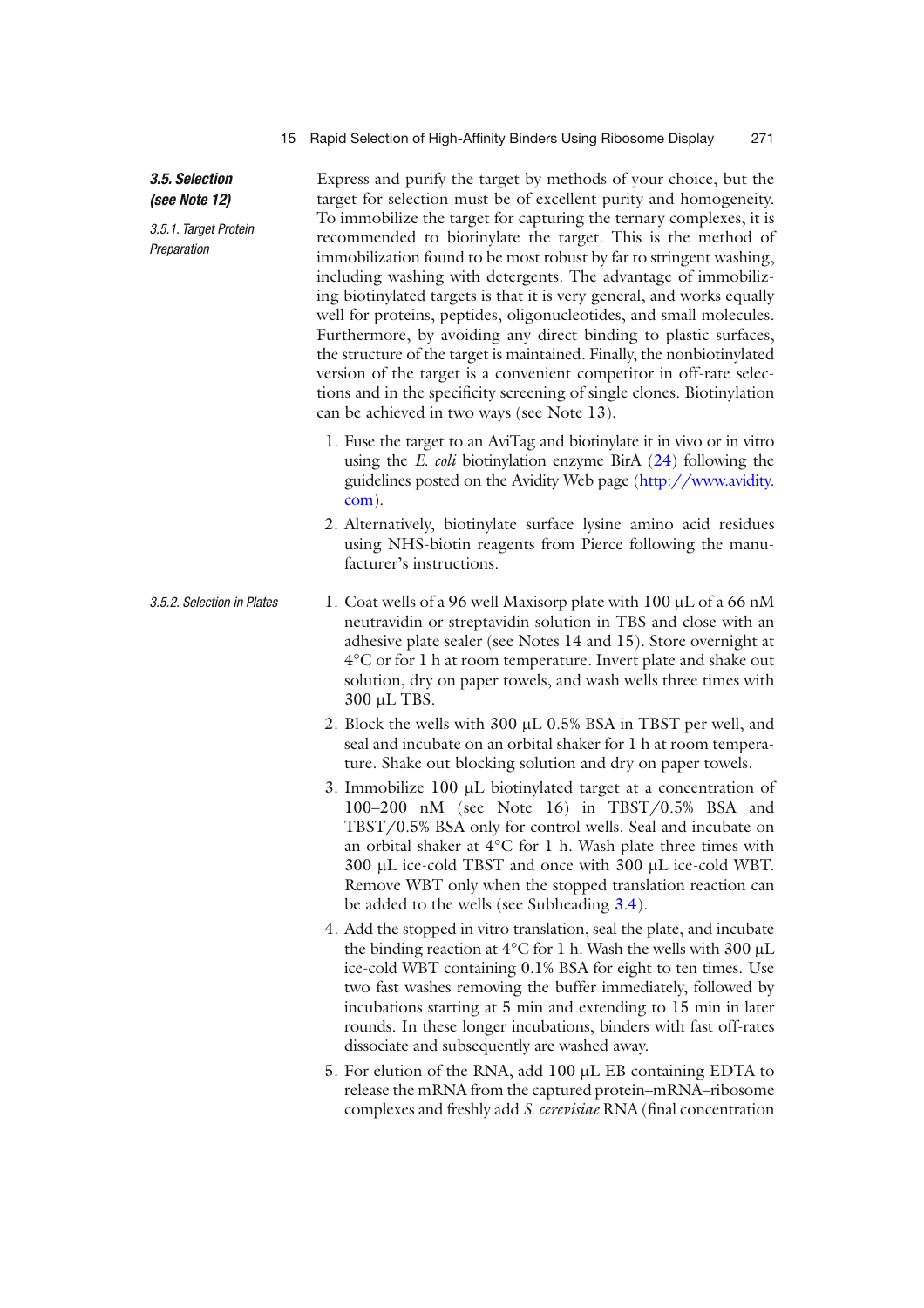**3.6. Recovery of Eluted RNA**  $50 \mu g/mL$ ) to block the surface of the tubes and perhaps to act as competing substrate for any residual RNases. Incubate at 4°C for 10 min and add to 400 mL lysis buffer of the High Pure RNA purification kit on ice. Repeat the elution step and collect the second elution in the same tube. After vortexing, the RNA is stable and can be processed at room temperature until elution from the column (see Subheading  $3.6$ ).

- 1. Starting from the stopped and centrifuged in vitro translation reaction (see Subheading  $3.4$ ), divide the reaction into two aliquots of 250 mL and add 250 mL of STOP mix. Add each of the 500 µL of the diluted stopped translation reactions to 40 mL of streptavidin-coated magnetic beads that were washed two times with  $500 \mu L$  TBS and blocked with  $500 \mu L$ TBST/0.5% BSA for 1 h in a 2-mL tube as preselection step (see Note 15). Rotate head over end at 4°C for 1 h. 3.5.3. Selection in Solution
	- 2. Transfer the supernatant to a blocked 2-mL tube and add to 100–200 nM of biotinylated target (omit target in the control reaction) and incubate rotating at  $4^{\circ}$ C for 1 h (see Note 17).
	- 3. Transfer the supernatant to a blocked tube containing  $40 \mu L$  of streptavidin-coated magnetic beads and capture the ternary complexes rotating at  $4^{\circ}$ C for 30 min. Wash with 500 µL icecold WBT containing  $0.1\%$  BSA as indicated above (see Subheading  $3.5.2$ , step 4). Separate captured complexes using a magnetic separator between each washing step.
	- 4. Proceed with the elution and purification of RNA as described for the selection on plates (see Subheading  $3.5.2$ , step 5).
	- 1. Apply the lysis buffer/eluate mixture from Subheading 3.5.2, step 5 , on the column of the High Pure RNA isolation kit ( see Note 18; *Optional*: As a positive control, also purify 2 µL of the input RNA from the in vitro transcription diluted in 200  $\mu$ L EB) and centrifuge at  $8,000 \times g$  for 1 min. Discard the flow-through.
		- 2. Add 100  $\mu$ L diluted DNAse I solution (1.8 U/ $\mu$ L) directly onto the column filter and incubate at room temperature for 15 min (see Note 19). Add 500 µL wash buffer 1 and centrifuge at  $8,000 \times g$  for 1 min. Discard flow-through.
		- 3. Wash with  $500 \mu L$  wash buffer 2, centrifuge, and discard flowthrough.
		- 4. Add 100  $\mu$ L wash buffer 2 and centrifuge at  $13,000 \times g$  for 2 min to remove any residual EtOH.
		- 5. Elute with 50  $\mu$ L elution buffer and incubate for 2 min before centrifugation at  $8,000 \times g$  for 1 min into a fresh 1.5-mL RNAse-free tube.
		- 6. Freeze the remaining sample of eluted RNA in liquid nitrogen and store at –80°C (see Notes 11 and 20).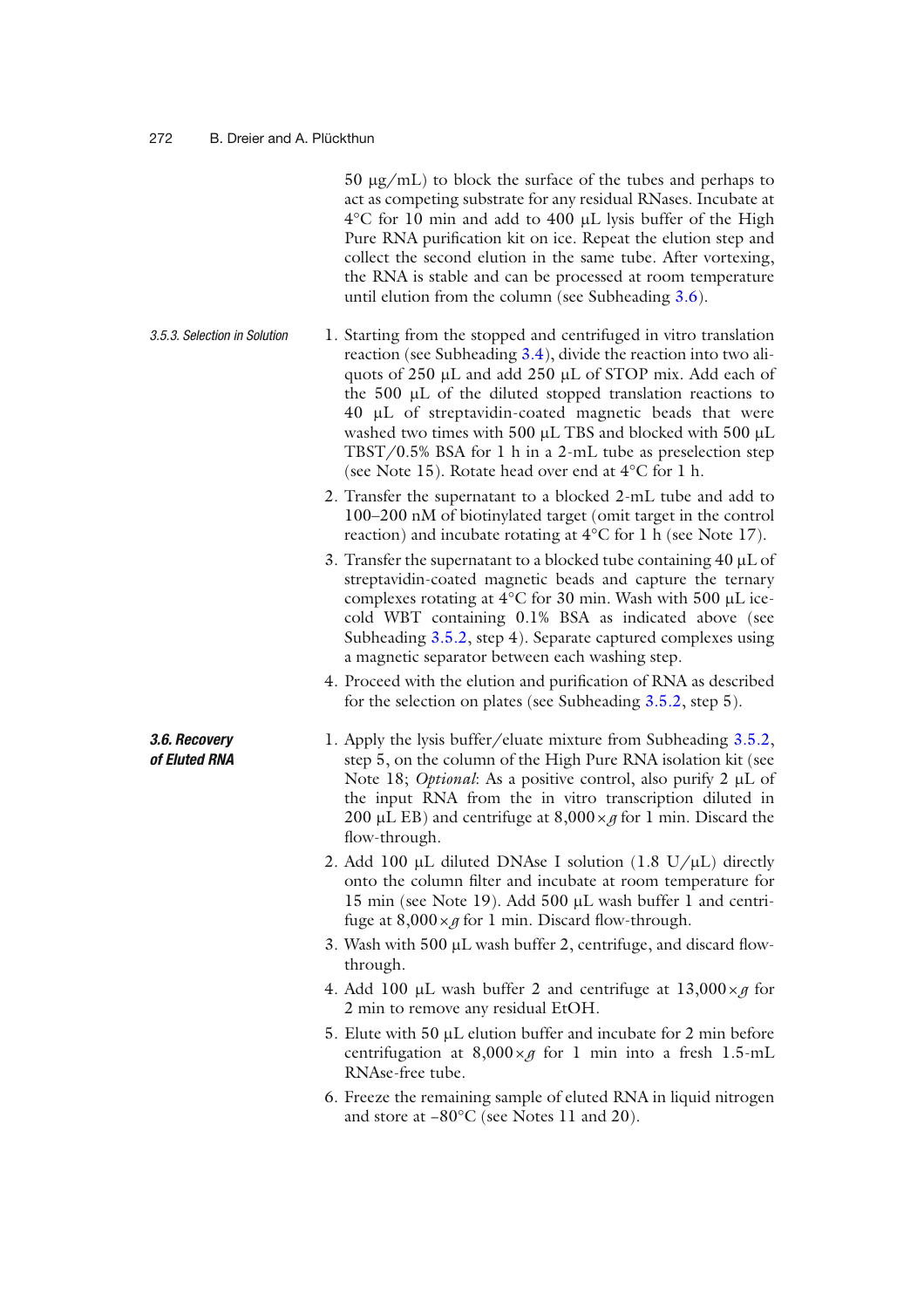15 Rapid Selection of High-Affinity Binders Using Ribosome Display 273

#### **3.7. Reverse Transcription of DARPin-Encoding mRNA**

**3.8. Amplification of cDNA Coding for DARPins**

- 1. Transfer two times 12.5 mL of eluted RNA to fresh 1.5-mL tubes (see Note 21).
- 2. Denature the eluted RNA at 70°C for 10 min and chill on ice.
- 3. Set up the following RT mix (total of  $7.75 \mu L$ ) per RT reaction on ice:

| $0.25 \mu L$ | WTC4 primer (final concentration $1.25 \mu M$ )                                           |
|--------------|-------------------------------------------------------------------------------------------|
| $0.5 \mu L$  | $dNTPs$ (final concentration 125 $\mu$ M of each<br>nucleotide)                           |
| $0.5 \mu L$  | RNasin $(40 \text{ U}/\mu\text{L})$                                                       |
| $0.5 \mu L$  | AffinityScript <sup>™</sup> Multiple Temperature Reverse<br>Transcriptase (50 $U/\mu L$ ) |
| $2.0 \mu L$  | 10× AffinityScript buffer                                                                 |
| $2.0 \mu L$  | DTT (final concentration 10 mM)                                                           |
| $2.0 \mu L$  | H <sub>2</sub> O                                                                          |

- 4. Distribute 7.75 µL RT mix per RT reaction to the 12.25 µL samples of denatured RNA.
- 5. Incubate at 50°C for 1 h.
- 6. Use  $2-5$   $\mu$ L as template for PCR using the inner primers, WTC4 and EWT5s (see Subheading 3.8).
- 7. Freeze the rest of the cDNA in liquid nitrogen and store at −20°C.

The standard protocol for Vent DNA polymerase (NEB) is shown below. If another DNA polymerase or primers are used, the reaction conditions might have to be adapted.

1. Set up the following reaction mix per sample:

| $2-5$ $\mu$ L                                 | cDNA from Subheading 3.7, step 6                              |
|-----------------------------------------------|---------------------------------------------------------------|
| $5.0 \mu L$                                   | $10\times$ Thermopol buffer (NEB)                             |
| $2.0 \mu L$                                   | dNTPs (final concentration 200 $\mu$ M of<br>each nucleotide) |
| $2.5 \mu L$                                   | DMSO (final concentration 5%)                                 |
| $0.5 \mu L$                                   | WTC4 primer (final concentration $1 \mu$ M)                   |
| $0.5 \mu L$                                   | EWT5s primer (final concentration $1 \mu$ M)                  |
| $0.5 \mu L$                                   | Vent DNA Polymerase $(2 U/ \mu L)$                            |
| Add to $50 \mu L$ with<br>$H2O$ (see Note 22) |                                                               |

2. Perform a hot-start PCR to reduce unspecific amplification. Use the following cycling parameters: 3 min at 95°C, 25 cycles: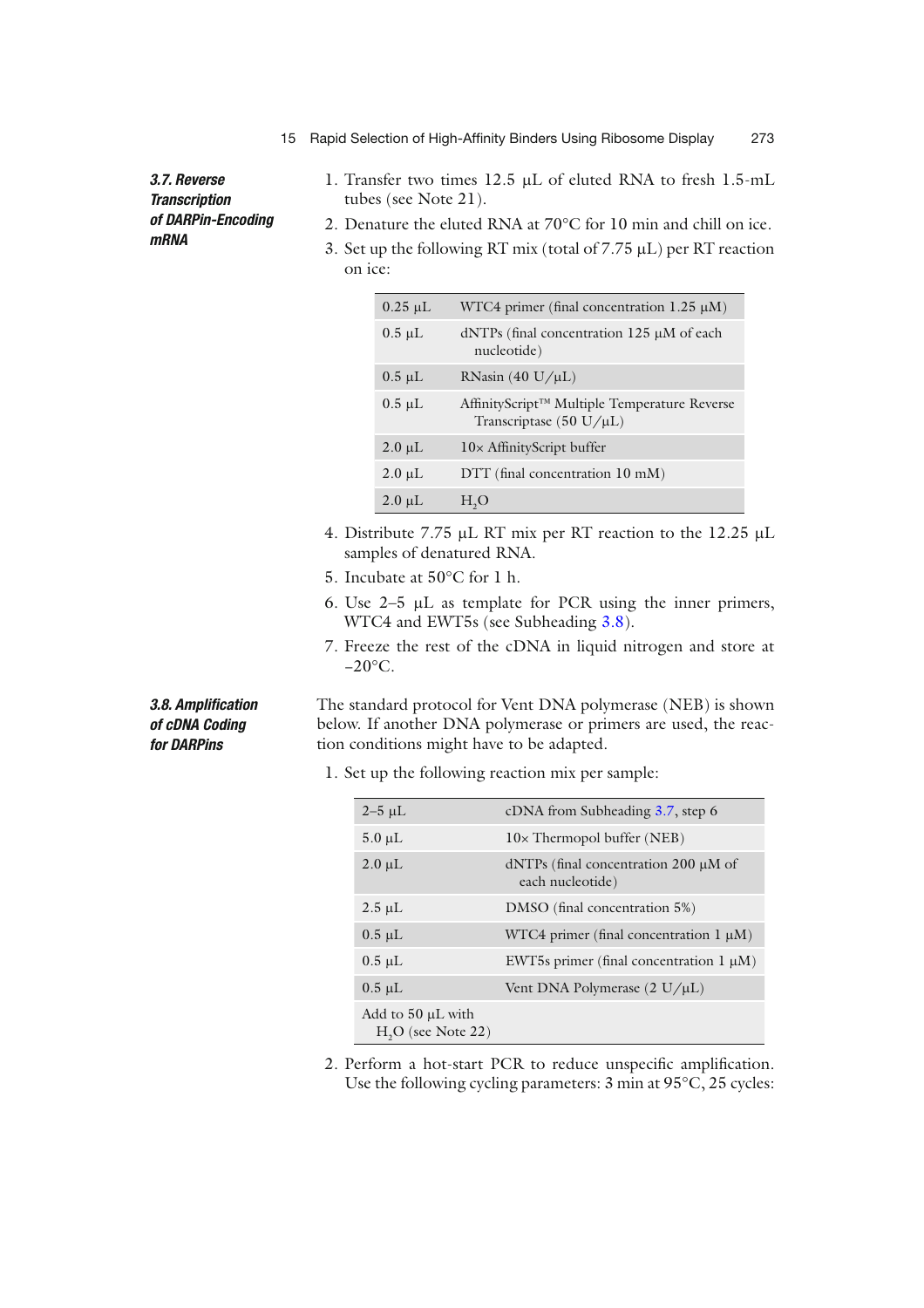30 s at  $95^{\circ}$ C, 30 s at  $55^{\circ}$ C, 45 s at  $72^{\circ}$ C, final extension 5 min at 72°C ( see Note 23 ).

3. Verify the product on an agarose gel ( see Note 24 ).

 **3.9. Incorporation of Promoter Elements, RBS, tolA Spacer, and RNA-Stabilizing Stem Loops**

 **3.10. Initial Analysis of Selected Individual Library Members in a 96-Well Format (** *28* **)** 

- 1. Purify PCR products from Subheading 3.8, step 3 , either by excision of the according bands from the agarose gel and subsequent purification or in later rounds, when only one single band is observed, by direct purification over commercially available columns, e. g., of the NucleoSpin extract II kit. Elute in a small volume of  $20 \mu L$ .
- 2. Digest  $\geq 150$  ng of the PCR product with the corresponding restriction enzymes, e.g., *Nco*I and *Hin*dIII for DARPin selections, in a final volume of 30  $\mu$ L at 37°C for 2 h (see Note 25).
- 3. Purify digested PCR product using the NucleoSpin® Extract II DNA purification kit. Elute in  $15 \mu L$  elution buffer supplied with the kit.
- 4. Ligate the PCR fragments into the ligation-ready pRDV plasmid using 100 ng of digested pRDV and the digested PCR product with a molar ratio of vector to insert of 1:5–7 in a final volume of  $10 \mu L$ . Add  $1 \text{ U}$  of T4 DNA ligase and  $1 \mu L$  ligase buffer. Incubate for 30–60 min at room temperature. Use this ligation as PCR template with the T7B and tolAk primers ( see Subheading  $3.2$ ) or perform an error-prone PCR to increase diversity (see Subheading  $3.12.1$ ).
- 1. After RT-PCR ( see Subheadings 3.7 and 3.8), prepare the DARPin pool after enrichment has been observed for subcloning into a prokaryotic expression plasmid using the endonucleases *Bam*HI and *Hin*dIII. Enrichment is indicated by a much stronger PCR band recovered from a well with immobilized target than from a control well without immobilized target.
- 2. Ligate the PCR fragment into  $pDST67 (22, 28)$  as fusion with the sequence coding for an N-terminal  $MRGS(H)_{6}$  tag for purification.
- 3. After transformation of *E. coli* XL1-Blue, pick single clones and inoculate in deep 96-well plates in 1 mL  $2\times$ TY/1% glu- $\cos\theta$  amp (100  $\mu$ g/mL) and grow overnight at 37°C while shaking at 540 rpm on an orbital shaker.
- 4. Transfer 100 µL of each culture to 900 µL fresh media and grow for 1 h at 37°C.
- 5. Induce with 0.5 mM IPTG (add 100 mL media containing 5.5 mM IPTG) and grow for an additional 3–5 h at 37°C.
- 6. Harvest cells by centrifugation at  $400 \times g$  for 10 min, and discard supernatant.
- 7. Resuspend pellet in 50 µL B-PER II detergent and lyse cells for 15–30 min on an orbital shaker.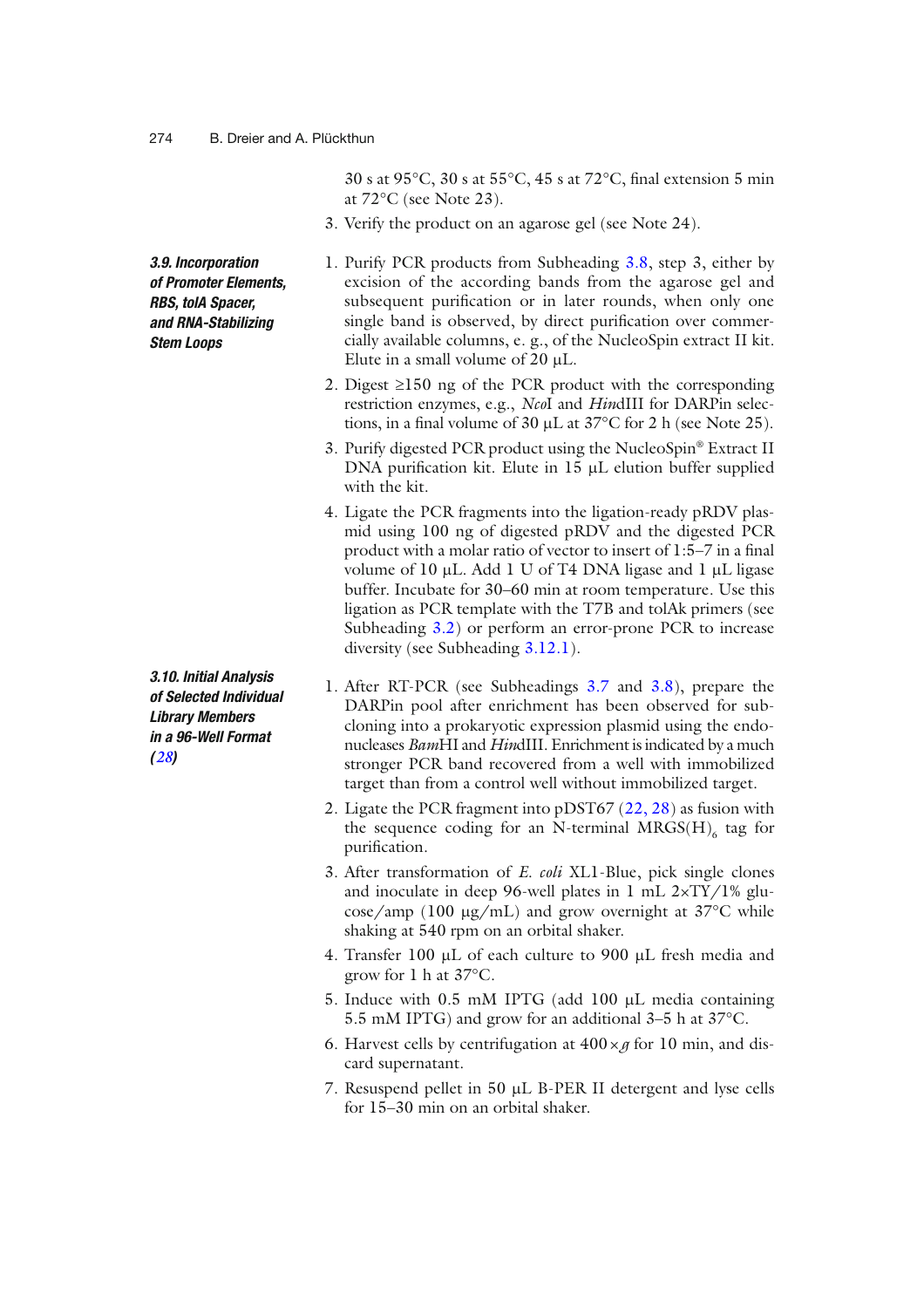- 15 Rapid Selection of High-Affinity Binders Using Ribosome Display 275
	- 8. Add 1 mL TBST/0.1% BSA and centrifuge to remove debris.
	- 9. Use 10 to 100  $\mu$ L of the crude extract for ELISA (see step 13). If high-affinity binders are expected, e.g. after affinity maturation, using  $10 \mu L$  of a 1:100 predilution of the extract with TBST/0.1% BSA can give you a better indication of the affinity of the binders.
	- 10. For ELISA, coat wells with 100 µL of 66 nM neutravidin in TBS for 1 h at room temperature or overnight at 4°C. Wash two times with  $300 \mu L$  TBS. Dry plate on paper towels after each step.
	- 11. Block with 300 µL TBST/0.5% BSA for 1 h at room temperature.
	- 12. Invert plate and shake out liquid and immediately add 100 mL of the biotinylated target (10–100 nM) in TBST/0.1% BSA. Incubate for 1 h at 4°C or room temperature on an orbital shaker (see Note  $26$ ). Wash three times with  $300 \mu L$  TBST.
	- 13. Add 100  $\mu$ L DARPin extract from step 9. Incubate for 1 h at 4°C or room temperature on an orbital shaker. Wash three times with 300 µL TBST.
	- 14. Add 100  $\mu$ L mouse-anti-RGS(His)<sub>4</sub> antibody in a 1:5000 dilution. Incubate for 1 h at 4°C or room temperature on an orbital shaker. Wash three times with  $300 \mu L$  TBST.
	- 15. Add 100 µL goat-anti-mouse antibody coupled to alkaline phosphatase in a 1:20,000 dilution. Incubate for 1 h at 4°C or room temperature on an orbital shaker. Wash three times with 300 mL TBST.
	- 16. Add 100 uL pNPP substrate solution. Incubate until color development and determine  $OD$ <sub>405nm</sub>.
	- 1. Grow a 100-mL culture of *E. coli* MRE600 in incomplete rich medium overnight at 37°C.
	- 2. Transfer 10 mL of the overnight culture in 1 L of fresh media in a 5-L baffled shaker flask and grow until OD<sub>600nm</sub> of 1.0–1.2 at 37°C while shaking. This procedure can be scaled up to your needs and 1-L culture usually yields 10–15 mL of S30 extract. The S30 extract is stable for years when stored at −80°C.
	- 3. Chill cultures for 10 min on an ice water bath with gentle shaking.
	- 4. Centrifuge cells at  $3,500 \times g$  at 4°C for 15 min and discard supernatant.
	- 5. Wash the pellet three times with 50 mL of ice-cold S30 buffer per 1-L culture. It is best to resuspend cells with plating beads or on a magnetic stirrer using a sterile magnetic stir bar.
	- 6. Freeze the cell pellet in liquid nitrogen and store for a maximum of 2 days at −80°C or continue immediately.

 **3.11. Preparation of S30 Extract**   $(31-33)$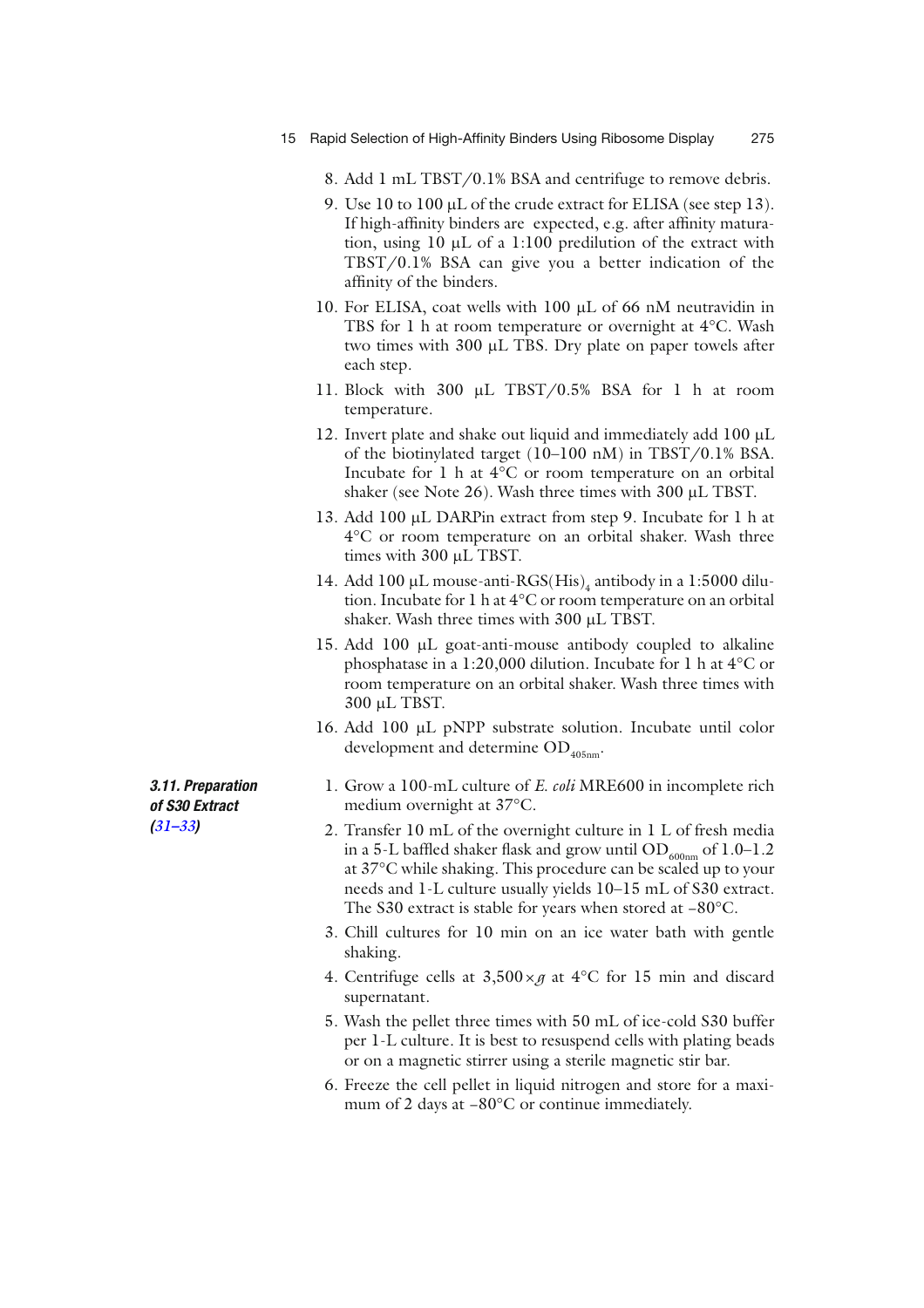**3.12. Affinity Maturation**

- 7. Resuspend the cell pellet (use 50 mL ice-cold S30 buffer per 1 L of culture), centrifuge at  $4,000 \times g$ . Discard supernatant and resuspend pellet in 4 mL S30 buffer per g wet cells (typically, 1 L of culture yields 1.5–2.0 g cell pellet).
- 8. Lyse the cells by one single passage through a French press applying 1,000 psi or an EmulsiFlex at ~17,000 psi.
- 9. Centrifuge cells at 20,000 rpm (SS-34 in a Sorvall centrifuge) at 4°C for 30 min. Transfer supernatant to clean centrifuge bottle(s) and repeat this step.
- 10. Add 1 mL of preincubation mix to each 6.5 mL of cleared supernatant (usually, 1-L culture yields 8–10 mL of S30 extract) and slowly shake at 25°C for 1 h. In this time, all endogenous mRNAs are translated and cellular nucleases degrade mRNA and DNA  $(34)$ .
- 11. Dialyze the S30 extract (MW cutoff of 6,000–8,000 Da) against a 50-fold volume of S30 buffer at 4°C three times for 4 h.
- 12. Centrifuge S30 extract at  $6,000 \times g$  in a tabletop centrifuge at 4°C for 10 min. If the library members and target are devoid of disulfide bonds, 1 mM DTT can be added to the extract. Aliquot at  $4^{\circ}$ C in suitable volumes (e.g., 55  $\mu$ L is sufficient for one in vitro translation reaction, 110 mL for two) since it should not be refrozen to guarantee best activity. Flash freeze in liquid nitrogen and store at −80°C.

To increase the affinities of the library members, it is best to select for those having the lowest dissociation rate constant (off rate) from the target  $(7-9, 35-37)$ . This off-rate selection can be applied for the improvement of known binders (after mutagenizing the gene for defined binders and thus creating a new library), but also during the initial selection from the original library. In this off-rate selection step, an excess of nonbiotinylated target is added after the binding reaction to the biotinylated target has already been equilibrated for >1 h. Any fast dissociating binder is immediately occupied by nonbiotinylated target and thereby prevented from being captured with biotinylated target on streptavidin or neutravidin. Conversely, any high-affinity binder with a slow off rate retains its biotinylated target and thus can be captured. The optimal duration of competitor incubation and the excess concentrations depend on the expected off rates. Considerations as to which parameters to choose have been recently discussed  $(13)$ . As a general guideline, we recommend to perform the affinity maturation over several selection blocks (usually, three blocks seem sufficient) each containing a round of randomization (see Subheading 3.12.1), a round of off-rate selection (see Subheading  $3.12.2$ ), and a low-stringency round (see Subheading  $3.5.3$ ) for recovery of rare tight binders from a high background of unselected library members. For the off-rate selections in block 1, we recommend to start with a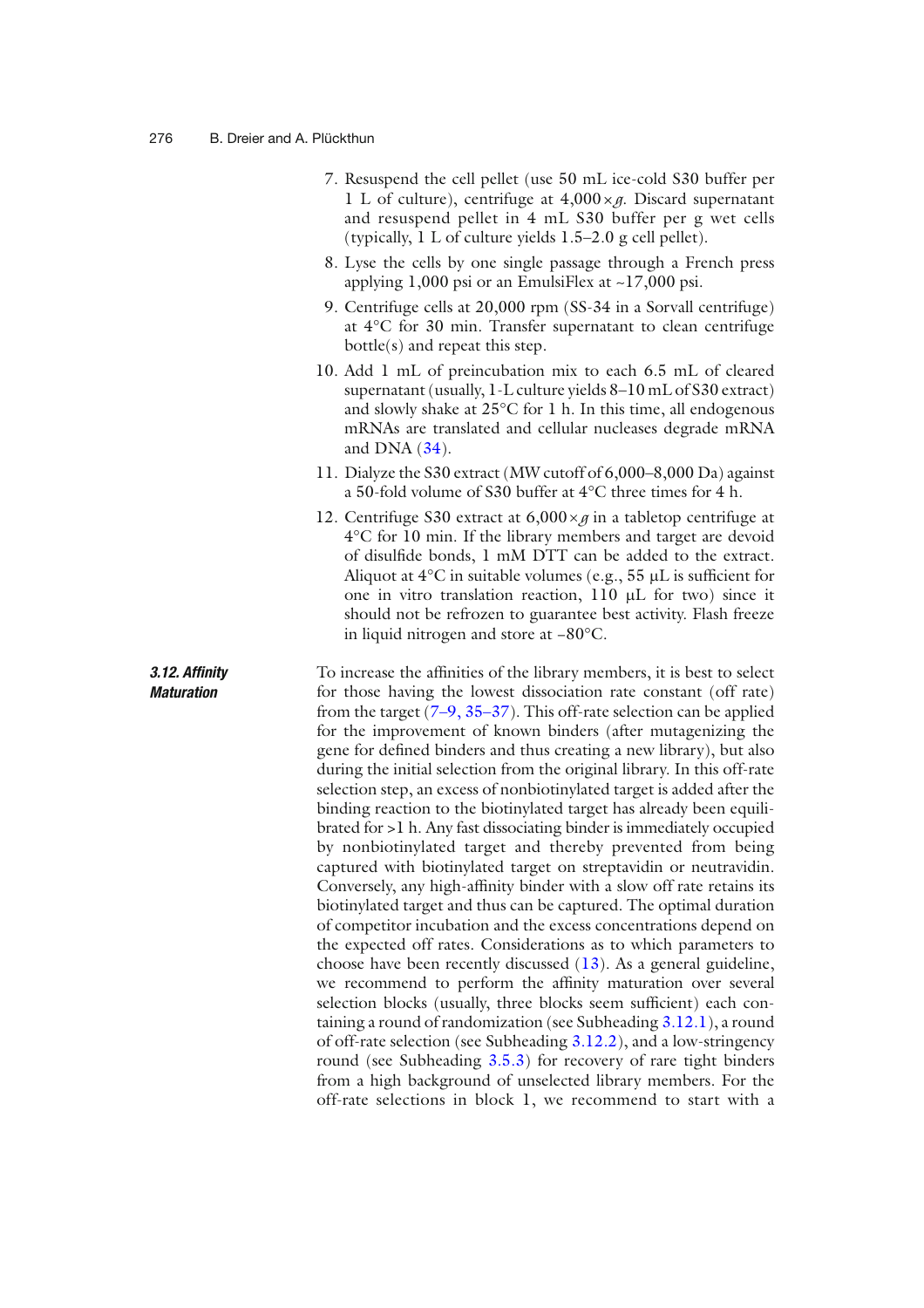modest stringency that can be increased in block 2 and 3, for example: for the first off-rate selection, use a 2-h incubation with a 10- to 100-fold excess of competitor, later use a 1,000- to 10,000 fold excess of competitor. Then, proceed with washing and elution of the bound ternary complexes as above.

 3.12.1. Introduction of Additional Diversity Applying Error-Prone PCR

 1. Set up PCR reactions on template DNA from Subheading 3.9, step 4, introducing different mutational rates using various concentrations of the nucleotide analogs dPTP and 8-oxodGTP in the range of 1 to 20  $\mu$ M (see Note 27):

| $1 \mu L$                               | $pRDV_DARPin$ template (10 ng/ $\mu$ L)       |
|-----------------------------------------|-----------------------------------------------|
| $4 \mu L$                               | dNTPs each (final concentration 250 µM)       |
| $1-20 \mu M$                            | dPTP and 8-oxo-dGTP, each                     |
| $0.5 \mu L$                             | T7B primer (final concentration 1 µM)         |
| $0.5 \mu L$                             | tolAk primer (final concentration $1 \mu M$ ) |
| $5 \mu L$                               | $10\times$ polymerase buffer                  |
| $3 \mu L$                               | MgCl, (final concentration 1.5 mM)            |
| $0.2 \mu L$                             | Platinum <sup>®</sup> Taq DNA polymerase      |
| Add to 50 $\mu$ L with H <sub>2</sub> O |                                               |

- 2. Apply the following cycling parameters (must be adapted according to primers and template): 3 min at 95°C, 25 cycles: 30 s at 95°C, 30 s at 50°C, 1 min at 72°C, final extension 5 min at 72°C.
- 3. Verify the product on an agarose gel.
- 4. Mix PCR products in equimolar amounts to serve as template for the in vitro transcription (see Subheading  $3.2$ , step 4).

This protocol describes a selection strategy to enrich binders with a slow off rate.

Ribosomal complexes are incubated with low amounts of biotinylated target (in solution or immobilized) before adding unbiotinylated target in large excess as competitor. Considerations for selection conditions have recently been published (see ref. 13, Note 28 ).

 1. For prepanning to remove all sticky ribosomal complexes, e.g., containing misfolded DARPins after randomization, add two times 500 mL diluted and stopped translation mix ( *from* Subheading  $3.4$ , step  $4$ ; see Subheading  $3.5.3$ , step 1) to 20–50 mL of BSA-blocked streptavidin magnetic beads in a blocked, RNAse-free, 2.0-mL tube. Remember to set up two reactions, one containing the target and one not containing the target as negative control.

 3.12.2. Competition with Non-labeled Target (Off-Rate Selection)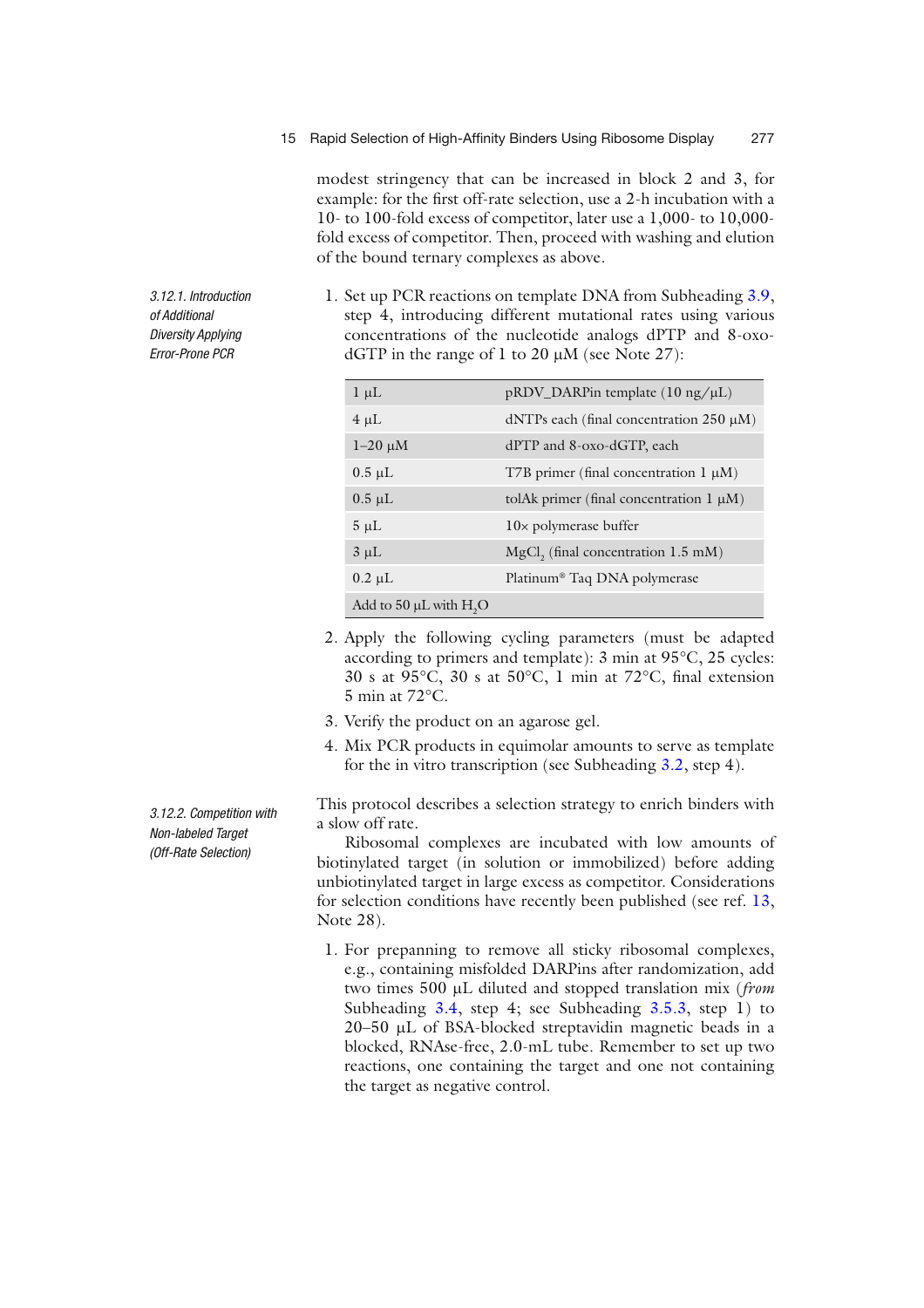- 2. Incubate at 4°C for 30–60 min with head-over-end rotation.
- 3. After separation of the magnetic beads on a magnetic stand, remove the supernatant carefully and transfer the translation mix to a BSA-blocked 2.0-mL tube. Add biotinylated target in the range of  $0.1-10$  nM to the selection reaction (see Note 28) and buffer only to the tube containing the control.
- 4. Allow for equilibration of the DARPin/target complexes at 4°C with head-over-end rotation for 1–14 h.
- 5. For competition of the complexed DARPins, add a large excess of nonbiotinylated target. The ratio varies dependent on the expected affinity of the binders in the pool (see ref.  $13$ , Note 28 ).
- 6. Incubate at 4°C with head-over-end rotation for 1–14 h.
- 7. Add the binding reactions to  $20-50 \mu L$  fresh streptavidin magnetic beads previously blocked with BSA in a blocked 2.0-mL tube and capture the complexes remaining on the biotinylated target during a 30-min incubation rotating at 4°C.
- 8. Wash with  $500 \mu L$  ice-cold WBT containing 0.1% BSA in each step as indicated (see Subheading 3.5). Separate captured complexes using a magnetic separator between each washing step.
- 9. Proceed with the elution and purification of RNA as described (see Subheading  $3.5.2$ , step 5).

#### **4. Notes**

- 1. Use RNAse-free water, chemicals, and consumables. Most commercially available water is RNase free or can be generated using a membrane microfiltration system, e.g., MilliQ from QIAGEN, to produce ultrapure water. Alternatively, you can use 0.1% diethylpyrocarbonate (DEPC) which reacts with histidine residues, but also other nucleophilic groups, and therefore inactivates RNases, but for the same reason cannot be used for, e.g., Tris buffers. Chemicals used for RNA should be kept separate from the common chemical shelf and handled only with gloves and a flamed spatula to avoid RNase contamination. Purchase only RNase-free plastic consumables. If necessary, you can bake glass bottles and pipettes at 180°C for 6 h.
- 2. The buffer composition may be adjusted to the requirements of the library and target, but it is important that the wash buffer contains 50 mM  $Mg^{2+}$  to stabilize the ribosome. It is recommended to test buffer conditions with a known binder to ensure stability of the nascent chain complex.
- 3. Different reverse transcriptases (AffinityScript™ Multiple Temperature Reverse Transcriptase, SuperScript™ II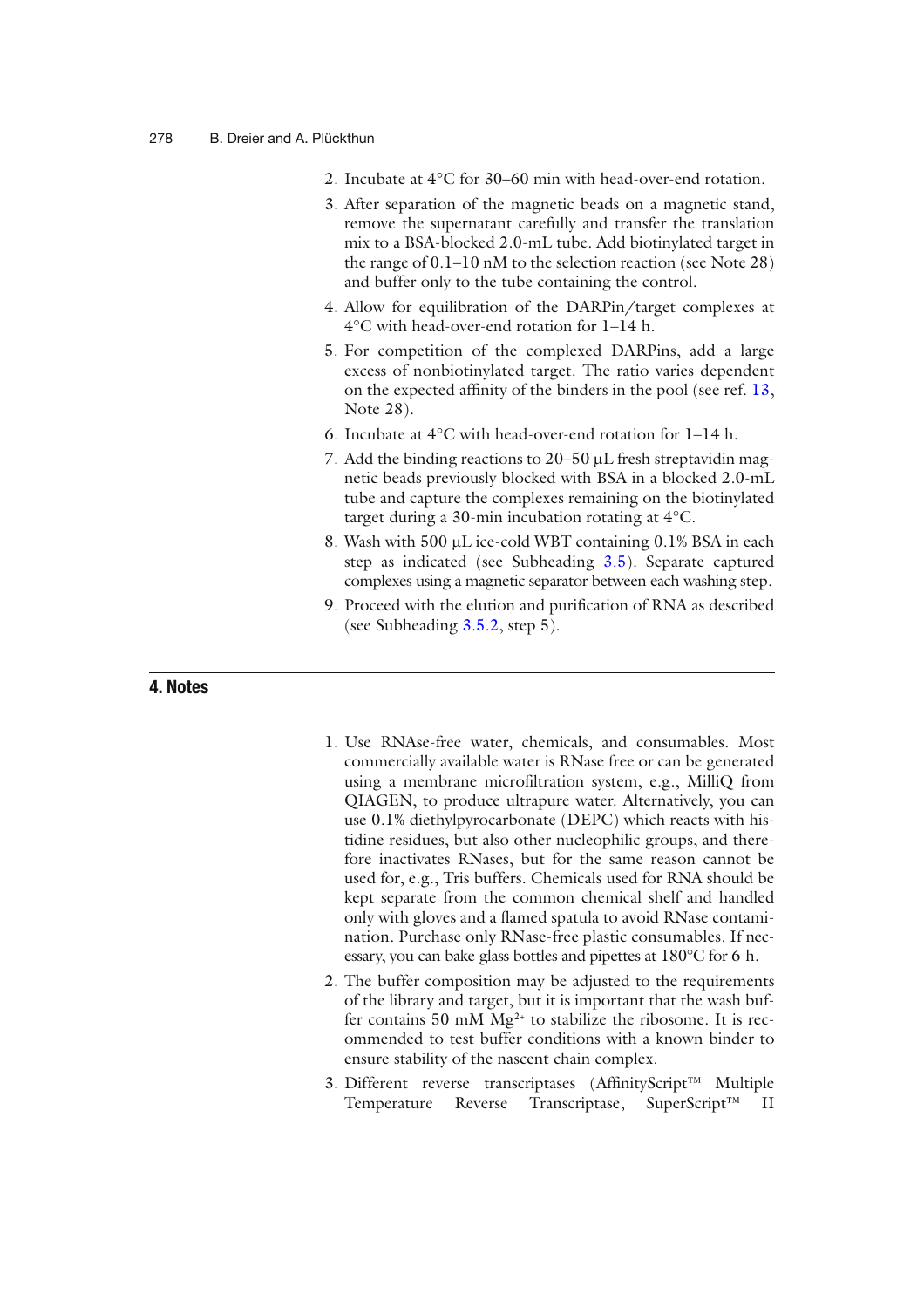(Invitrogen, No. 18064-022), ThermoScript™ (Invitrogen, No. 12236-014) and QuantiTect (QIAGEN, No. 205310)) were tested for efficiency on DARPin sequences. With exception of QuantiTect, the yield obtained was comparably high with all other reverse transcriptases.

- 4. Previously Phusion™ High-Fidelity DNA Polymerase (New England Biolabs) has also been used  $(31, 35)$ . Different DNA polymerases were tested, e.g., Vent<sub>r</sub>® DNA Polymerase (New England Biolabs), Herculase® II Fusion DNA Polymerase (Stratagene), and Expand High Fidelity PCR System (Roche Diagnostics). The DNA polymerase mix from the Expand Hi Fidelity PCR System gave the lowest yield of PCR product while Herculase II gave the highest amount of side products. Therefore, we now routinely use  $\mathrm{Vert}_{R}^{\otimes}$  DNA Polymerase for amplification of DARPin sequences. Since the yield was highest with the Herculase II, it might be a good alternative to increase the yield of PCR product or for amplification of other library scaffolds.
- 5. Use the homemade RNA polymerase buffer ( see Subheading 2.5) as indicated for maximum yield of RNA. Commercial buffers have not worked very well at this step when the PCR product is directly used without further purification.
- 6. In round one, ensure that the number of molecules actually exceeds the library size, but no more members than ribosomes present in the translation reaction can be displayed. Nonetheless, under standard conditions as described here, ribosomes should be in excess. In a newly constructed library, the diversity cannot be higher than the number of DNA molecules used in this step. What limits the functional library in ribosome display is also discussed elsewhere  $(5)$ . In later rounds, an enrichment is obtained, and it is generally sufficient to use  $\sim 50$  ng of pRDV DARPin template.
- 7. The PCR products can be used without additional purification. We highly recommend to use nonpurified PCR product at this step, since purified PCR product generally yields a greatly reduced amount of mRNA.
- 8. Optionally, the transcribed RNA can be analyzed on a denaturing formaldehyde agarose gel following standard procedures  $(38)$ . The mRNA product should give a sharp band. A smear or no product indicates RNase contamination, which needs to be eliminated and the step repeated. If the band is sharp but the yield is lower than expected, obtain more starting DNA template by not purifying the PCR product that is used as template, as the quality is usually sufficient even without purification (see Note 7), and do use the homemade RNA polymerase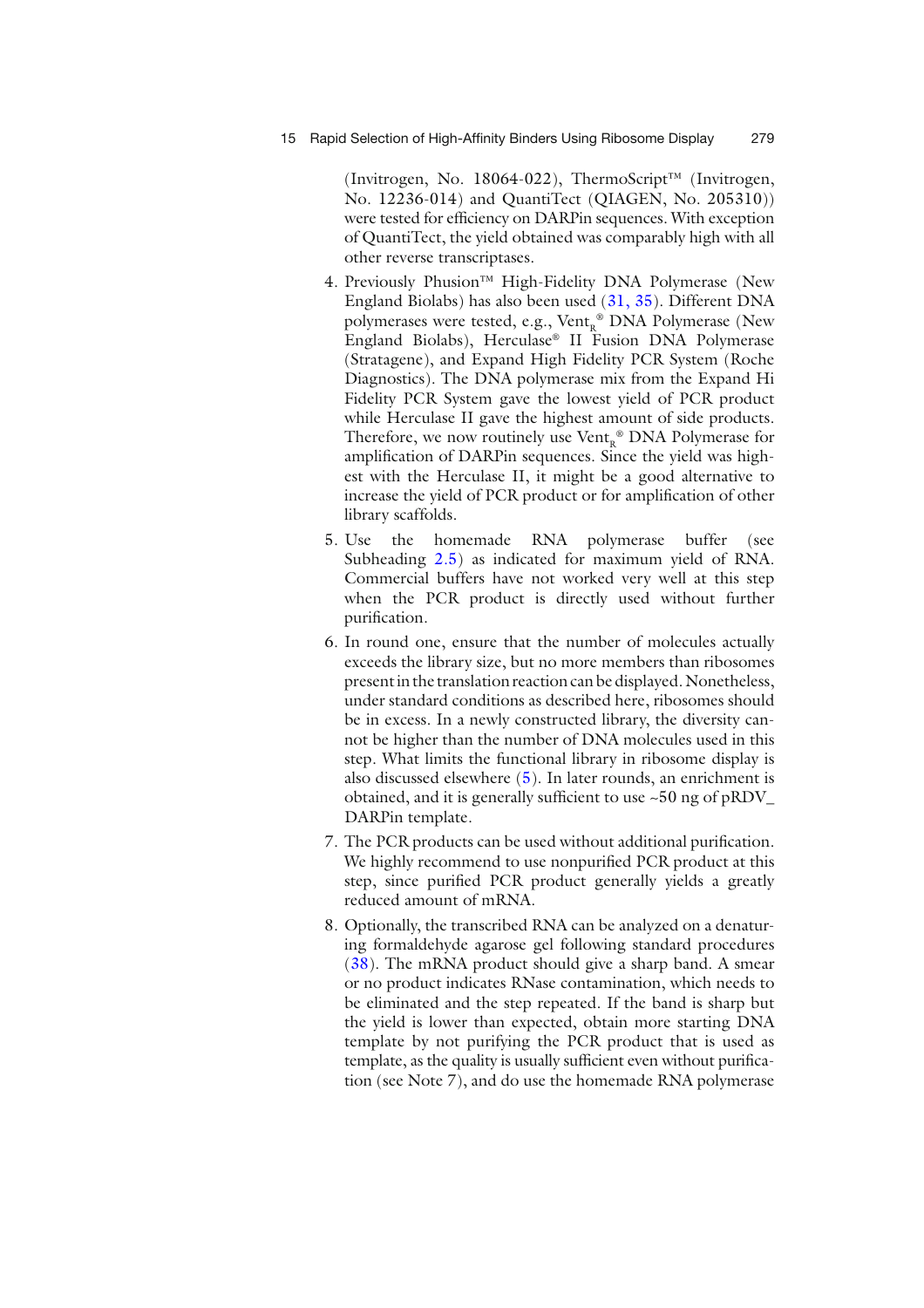buffer (see Subheading  $2.4$ ) for better transcription yield. If the products are not of the expected size, optimize the PCR conditions depending on your template and primers.

- 9. In our experience, both protocols are yielding high-quality RNA as template for the in vitro translation, but the quality might be still higher using LiCl precipitation (see Subheading 3.3.1). Considerations on which protocol to use might also be the final concentration that is usually obtained (using gel filtration the sample is usually more dilute) or the time it takes (LiCl precipitation is performed over a time frame of 3 h while the purification using gel filtration (see Subheading  $3.3.2$ ) can be performed in 10 min).
- 10. In some cases, the template DNA itself might bind unspecifically to the target, e.g., if the target is highly positively charged, and then it is recommended to remove this contamination by DNAse I treatment before the actual selection. Always freeze small aliquots of DNAse I and store at −20°C. Do not refreeze or vortex solutions containing DNAse I because the enzyme is very sensitive to denaturation.
- 11. Always freeze RNA immediately after use; only thaw when needed to avoid degradation.
- 12. For the selection, some general considerations need to be pointed out. Always use the same target preparation through all of the selection and screening rounds, ensure its quality, and account for its stability over the duration of the experiment. If the target denatures, epitopes present in the native protein will vanish, and such binders will be lost. Account for high diversity, especially in the first round, by using sufficient amounts of the starting library. Start selections with a higher number of DNA template molecules than the diversity of the library. Be aware that no matter how large the library is the limitation of molecules that can be displayed depends on the number of ribosomes present in the translation reaction. Fortunately, under the conditions used here, more ribosomes than input DNA molecules are used  $(5)$ . To extract all putative binders in the library, use a larger surface area to immobilize the target in the first round. The first round should, in general, not be highly selective; it is more important to capture the full diversity of binders, as a binder lost at this stage can never be recovered. In general, it is recommended to perform the selection in duplicates to monitor the selection quality. It is recommended to switch between neutravidin (a chemically modified derivative of avidin) and streptavidin or even switch between selections on immobilized target and target in solution during the selection process to focus selection on binding to the target, rather than on streptavidin/neutravidin or any other surface features. If high-affinity binders in the pM range are needed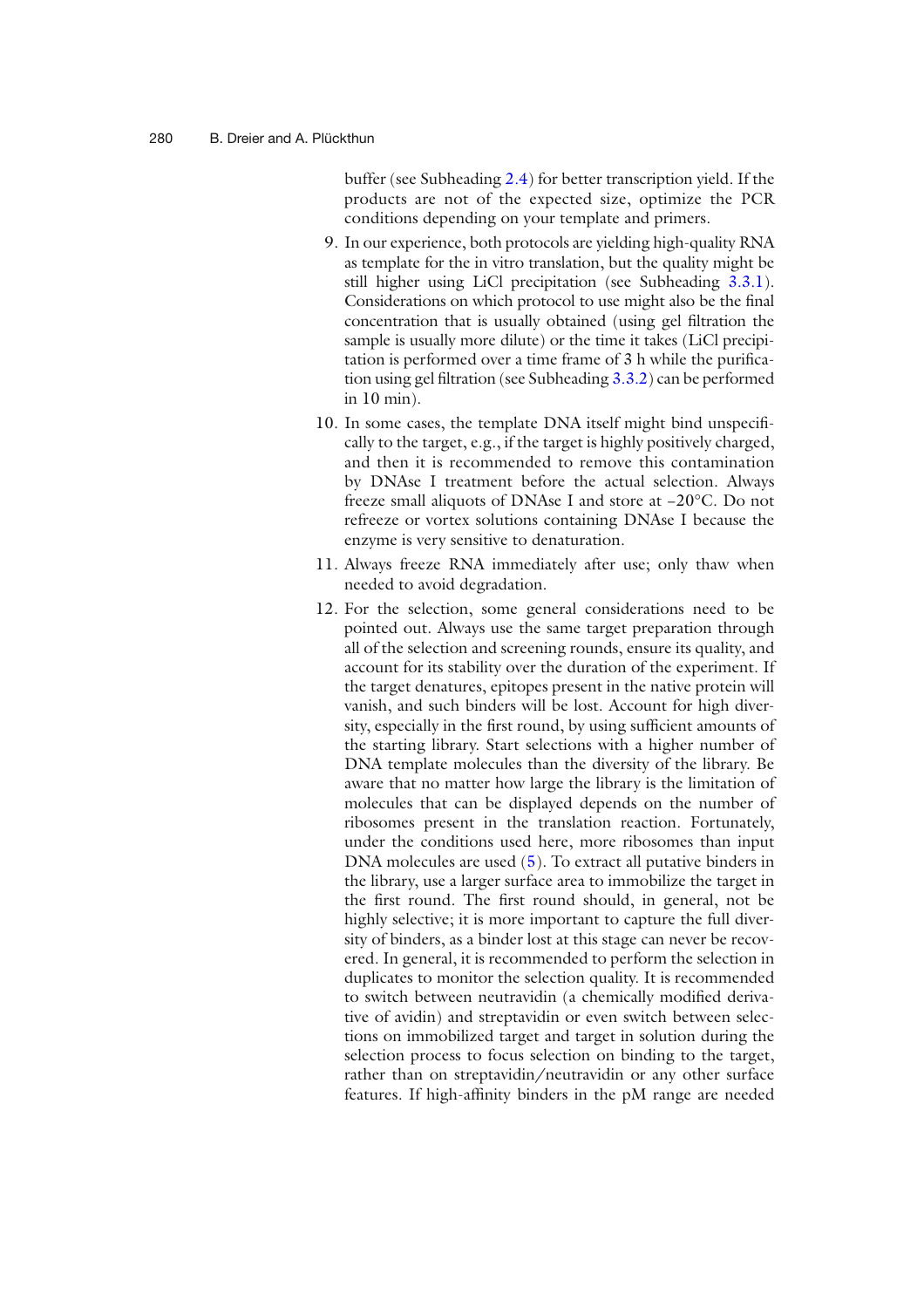(see Subheading  $3.12$ ), include the introduction of additional random mutations using error-prone PCR (see Subheading 3.12.1) and increase stringency by applying off-rate selections (see Subheading  $3.12.2$ , Note  $27$ ).

Some applications, e.g., for therapy, require high stability of the therapeutic agent  $(39)$ . Selection for high stability can also be achieved with ribosome display. This is best achieved by first making the whole population unable to fold, by deliberately introducing a reversible destabilization, e.g. by mutating a critical residue, then selecting for compensating mutations, and finally removing the destabilization again. For example, most antibody domains require disulfides for stability, which form only under oxidizing conditions. A destabilization of the antibody fold and increase in aggregation are usually observed when the disulfides are removed  $(40, 41)$ . Using a reducing environment during the selection, scFv antibody fragments could be evolved that were able to fold under reducing conditions, correlating with conditions in the cytosol, and they showed higher stability than the starting molecule in the absence of the disulfide bonds  $(35)$ , but also after the disulfide bonds were allowed to form again. Antibody fragments with these improved biophysical property can be used in biomedical applications with disulfides formed, but they also make an intracellular application (as "intrabodies")  $(42)$  more feasible. In addition, rational design of the antibody framework  $(43)$ could contribute to the development of stability-improved, antibody-based therapeutics.

- 13. Using the AviTag has the advantage that all biotinylated proteins are labeled uniformly and remote from epitopes which might interfere with later use and are labeled only once, leading to a more homogenous target preparation. Avoid the presence of a Met-Arg-Gly-Ser-(His)<sub>6</sub> tag ("RGS-His-tag") on the biotinylated target; rather, use a  $(His)_{6}$  tag for purification, since the detection of DARPins bound to the target is performed using an anti- $\mathrm{RGS(His)}_{4}$  antibody (see Subheading  $3.10$ ). Make sure that your target sample is devoid of free biotin. Biotin removal requires an extensive dialysis, for example four times against a 100-fold volume buffer for 4 h each. Nonbiotinylated target can be removed using a monomeric avidin column following the manufacturer's instructions (Pierce, No. 53146).
- 14. Use one well as nontarget control and two wells with immobilized target in later rounds as mutual controls for enrichment. When starting from the libraries in round one, it is recommended to use a larger surface, e.g., four wells with immobilized target.
- 15. To remove unspecifically binding ribosomal complexes, it is recommended to use a preselection on BSA-blocked wells coated only with neutravidin or streptavidin, but omitting the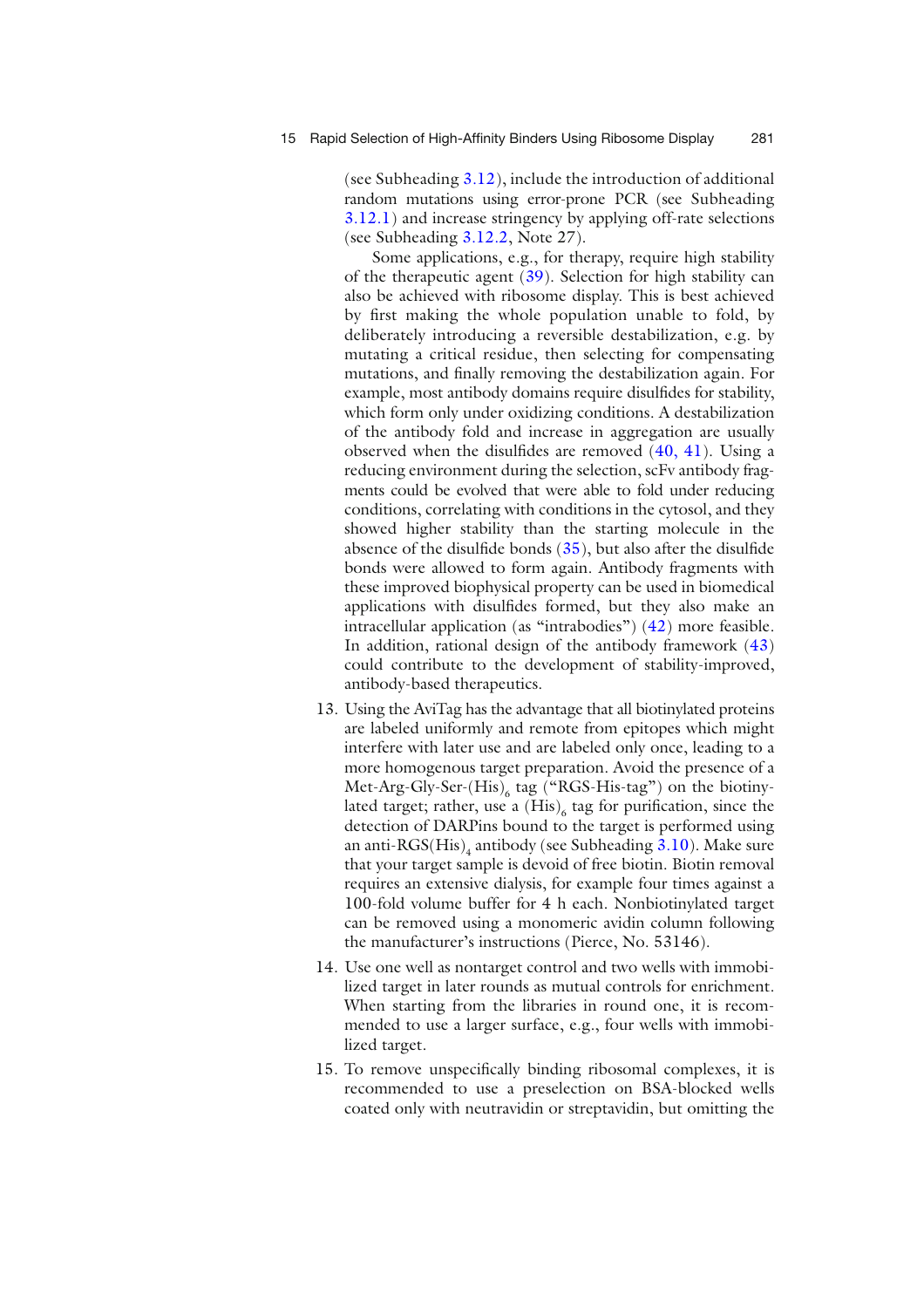target protein, except for round one, where this "prepanning" should not be performed. For prepanning, the preparation of additional wells and incubation of the ternary complexes from the in vitro transcription for 30–60 min is necessary before transferring the solution to the target-coated or control wells.

- 16. The amount of target can be reduced in later rounds to 1–20 nM.
- 17. The amount of target can be reduced to 100 pM, e.g., when performing an off-rate selection, and thus a high amount of competitor can be added. At lower target concentrations, the unspecific binding might prevail over target binding, however, and thus specificity of binding must be carefully controlled.
- 18. RNA isolation can also be performed with the RNeasy mini kit (QIAGEN) with comparable yield of resulting PCR product.
- 19. This step is highly recommended to avoid amplification of nonselected template DNA that has been carried over through all steps of the selection procedure. See also Note 10 for handling of DNAse I.
- 20. The RNA should stable for years at −80°C, but we recommend to immediately proceed with cDNA synthesis and PCR amplification for best recovery of sequences of putative binders.
- 21. Use one sample without addition of reverse transcriptase as control. The result of the following PCR is a measure for the quality of the selection regarding DNA carryover from the input DNA and putative overcycling (see Notes 19 and 23).
- 22. Always use one reaction containing no template, but all other components. Appearance of a band in this reaction indicates a contamination in one of the selection/amplification reagents. In our experience, the main candidate is the water used. Replace all the reagents immediately to prevent carryover of DNA of unwanted, unselected clones. To minimize expenses, it is recommended to store aliquots of all the reagents before starting selection.
- 23. Depending on the round of selection, more or fewer cycles could be advantageous. In the first round,  $32-40$  cycles are recommended to obtain sufficient product, since only a few clones have the desired properties. After more rounds of selection, specific binders are being enriched; therefore, the output of eluted RNA molecules increases. By lowering the cycle numbers in round 2 to between 28 and 35 and in all following rounds to 25, unspecific amplification can be reduced to a minimum. In addition, note that when the selection pressure increases, for example, after off-rate selection, the yield of PCR product might decrease. In this case, use more cycles.
- 24. If the quality and amount  $(\langle 10 \rangle \text{ng/}\mu\text{L})$  of the PCR product was not satisfactory, repeat the PCR. Never reamplify the PCR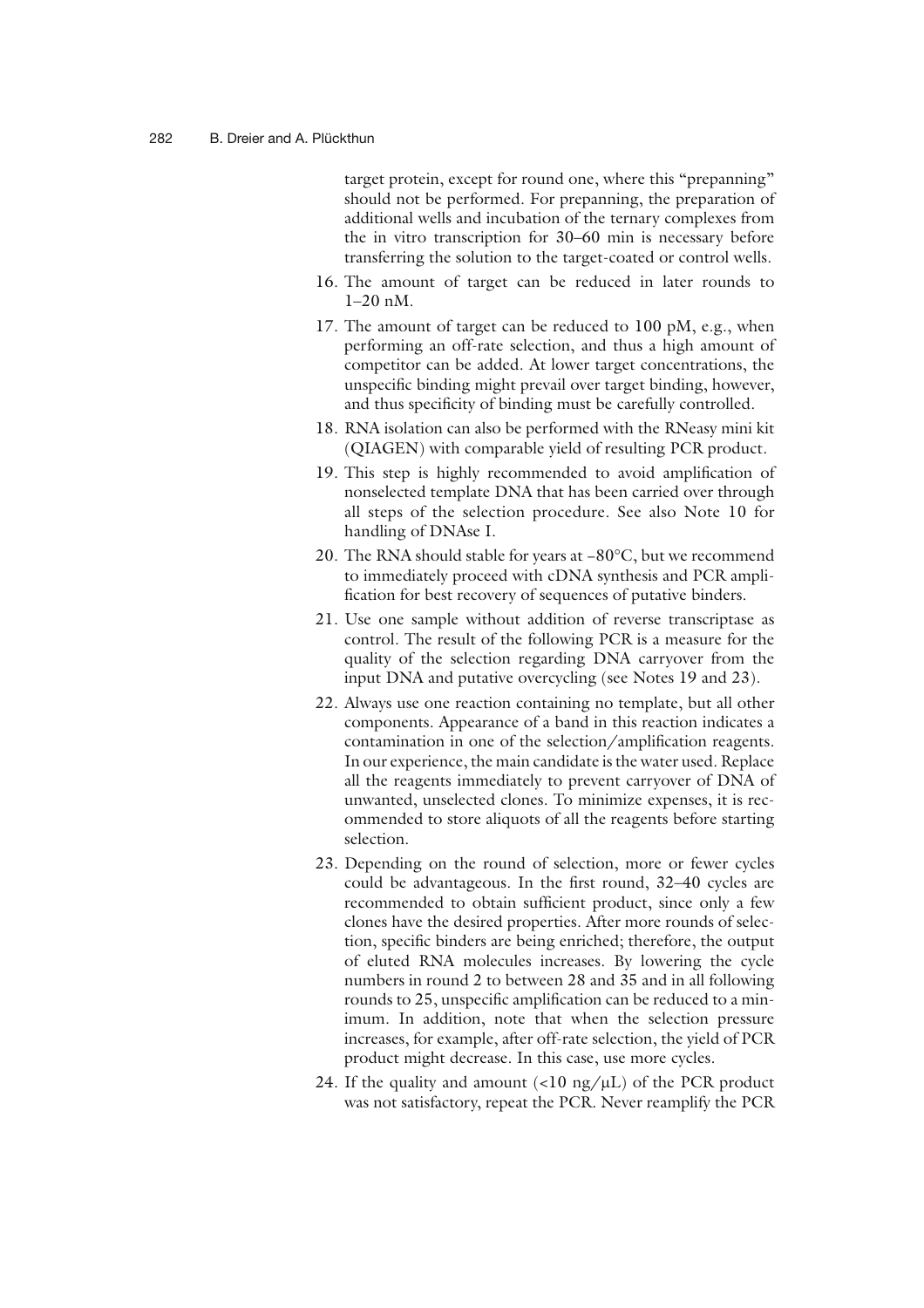15 Rapid Selection of High-Affinity Binders Using Ribosome Display 283

product because this might lead to unspecific amplification of unwanted by-products.

- 25. In parallel, digest the ribosome display vector (pRDV) with the same restriction enzymes, e.g., *Nco*I and *Hin*dIII, for DARPin selections. Purify the plasmid backbone using extraction from a preparative agarose gel. It is recommended to use a larger preparation to last for several selection rounds and/or multiple target selections: Test the quality of the digested plasmid by ligation and transformation and/or PCR on the ligation mix to evaluate the level of religation and therefore quality of the ligation-ready plasmid.
- 26. The incubation temperature depends on the stability of the target and library scaffold.
- 27. Add different concentrations of the nucleotide analogs, for example 0, 3, and 10  $\mu$ M. Up to 20  $\mu$ M can be used, but the amount of product is greatly reduced at this concentration. The mutational load per kb under the conditions described is 1.5 mutations with 1  $\mu$ M nucleotide analogs and 3.2 mutations with  $3 \mu$ M nucleotide analogs. These numbers refer to fresh nucleotides and can vary if the nucleotides are no longer incorporated well, e.g., by hydrolysis of the triphosphate. The use of a low to medium mutational load per selection, but repeating over several rounds, might be beneficial over a high mutational load which might result in a high number of misfolded library members in the pool.
- 28. Perform one cycle of nonstringent selection, including an errorprone PCR followed by a round of off-rate selection without error-prone PCR. The rationale is that error-prone PCR generates many nonfunctional molecules. First, *all* functional molecules should be recovered by a nonstringent selection, and then from this pool of functional (randomized) molecules the best ones should be recovered. Use these to perform a stringent round using off-rate selection. Here are some general considerations  $(13)$ : Subsequent selection rounds with modest selection pressure are preferred over high-stringency selection rounds because this leads to higher diversity. Start at 10- to 100-fold excess competitor; increase to 100- to 10,000-fold in later rounds, if feasible. In any case, the highest possible ratio of unbiotinylated:biotinylated target should be used to maximize the selection outcome as there is a greater margin for error in selection time in the presence of competitor (as the optimal selection time is generally unknown). Too long an incubation time eliminates the kinetic selection pressure because the system is at or near equilibrium. An incubation for 2 h is usually a good starting point, but can be increased to 14 h. This longer incubation time should be favored if the amount of target is limited and thus used at very low concentrations (100 pM) and the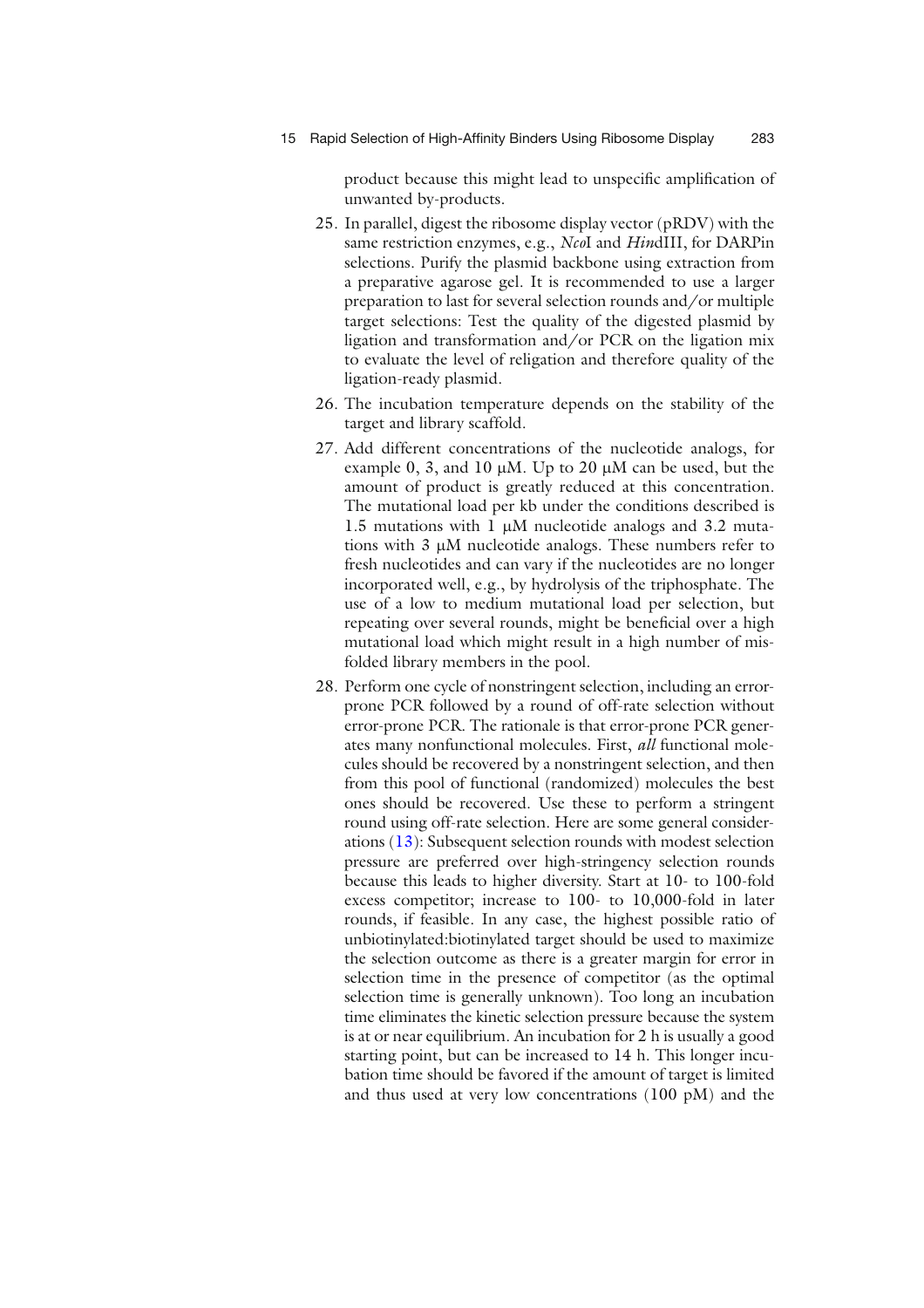highest possible unbiotinylated:biotinylated target ratio is used (e.g., a 1,000- to 10,000-fold access of competitor).

These two rounds should be followed again by a nonstringent round without any additional selection pressure simply to amplify the rare molecules. Perform this cycle of error-prone PCR, off-rate selection, and nonstringent round two to three times before analyzing single clones (see Subheading  $3.10$ ). For stringent selections, use 0.1–10 nM (depends on the availability of biotinylated target and expected affinity of the clones), and for nonstringent selections use 100 nM biotinylated target.

#### **Acknowledgments**

We thank many former and current members of the Plückthun laboratory, mentioned in the references, for establishing and continuously optimizing the ribosome display protocol.

#### **Support**

Work on ribosome display was supported by the Swiss National Science Foundation.

#### **References**

- 1. Hanes, J. & Plückthun, A. (1997) *In vitro* selection and evolution of functional proteins by using ribosome display. *Proc. Natl. Acad. Sci. U S A* **94**, 4937–4942.
- 2. Hanes, J., Jermutus, L., Weber-Bornhauser, S., Bosshard, H. R. & Plückthun, A. (1998) Ribosome display efficiently selects and evolves high-affinity antibodies *in vitro* from immune libraries. *Proc. Natl. Acad. Sci. U S A* **95**, 14130–14135.
- 3. Mattheakis, L. C., Bhatt, R. R. & Dower, W. J. (1994) An in vitro polysome display system for identifying ligands from very large peptide libraries. *Proc. Natl. Acad. Sci. U. S. A.* **91**, 9022–9026.
- 4. Hanes, J., Jermutus, L. & Plückthun, A. (2000) Selecting and evolving functional proteins *in vitro* by ribosome display. *Methods Enzymol.* **328**, 404–430.
- 5. Plückthun, A. (2012) Ribosome Display: a perspective. *Methods Mol. Biol.* **805**, 3–28.
- 6. Hanes, J., Schaffitzel, C., Knappik, A. & Plückthun, A. (2000) Picomolar affinity antibodies from a fully synthetic naive library

selected and evolved by ribosome display. *Nat. Biotechnol.* **18**, 1287–1292.

- 7. Luginbühl, B., Kanyo, Z., Jones, R. M., Fletterick, R. J., Prusiner, S. B., Cohen, F. E., Williamson, R. A., Burton, D. R. & Plückthun, A. (2006) Directed evolution of an anti-prion protein scFv fragment to an affinity of  $1$  pM and its structural interpretation. *J. Mol. Biol.* **363**, 75–97.
- 8. Zahnd, C., Wyler, E., Schwenk, J. M., Steiner, D., Lawrence, M. C., McKern, N. M., Pecorari, F., Ward, C. W., Joos, T. O. & Plückthun, A. (2007) A designed ankyrin repeat protein evolved to picomolar affinity to Her2. *J. Mol. Biol.* **369**, 1015–1028.
- 9. Dreier, B., Mikheeva, G., Belousova, N., Parizek, P., Boczek, E., Jelesarov, I., Forrer, P., Plückthun, A. & Krasnykh, V. (2011) Her2 specific multivalent adapters confer designed tropism to adenovirus for gene targeting. *J. Mol. Biol.* **405**, 410–426.
- 10. Stemmer, W. P. (1994) Rapid evolution of a protein in vitro by DNA shuffling. *Nature* 370, 389–391.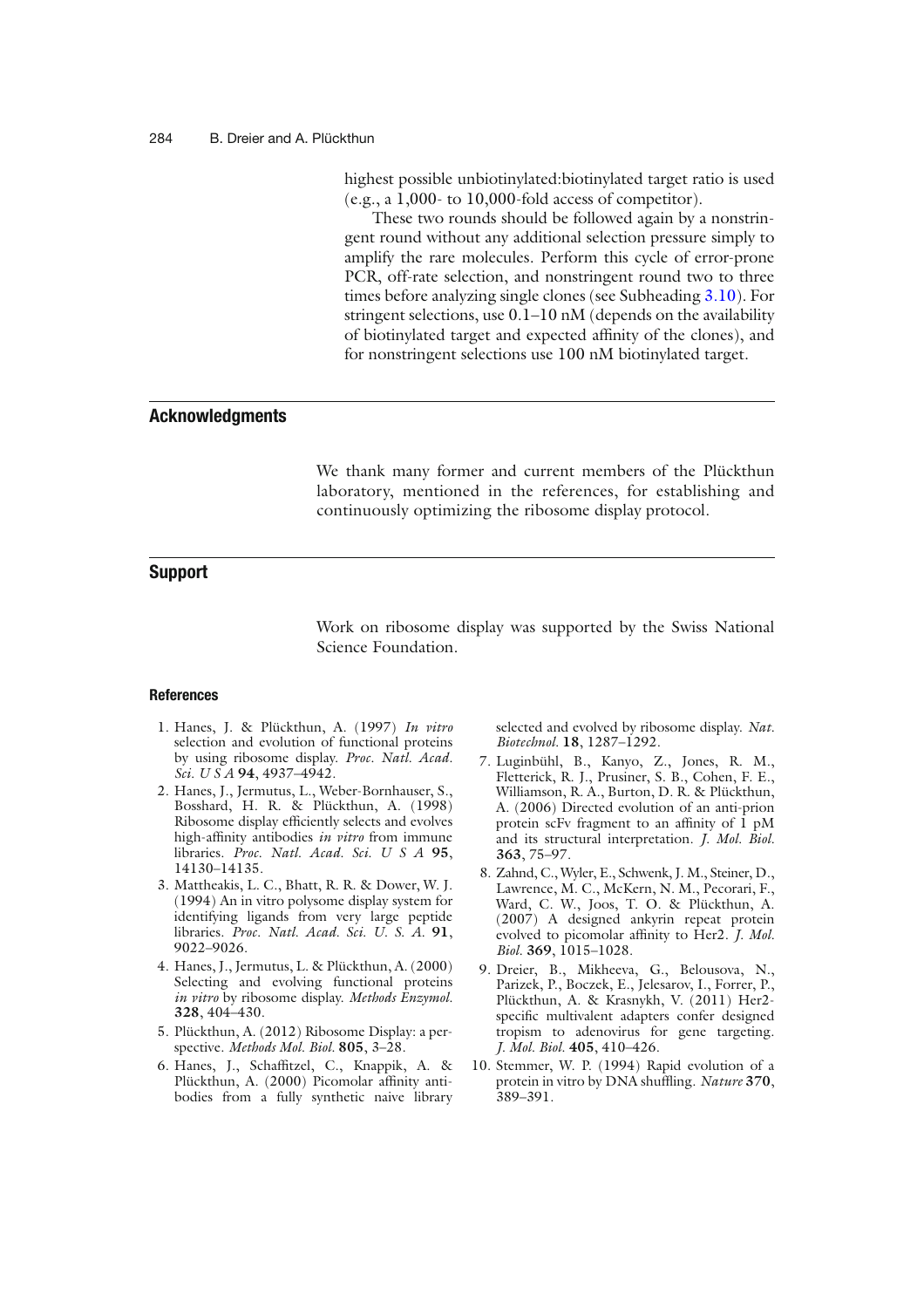- 11. Zaccolo, M., Williams, D. M., Brown, D. M. & Gherardi, E. (1996) An approach to random mutagenesis of DNA using mixtures of triphosphate derivatives of nucleoside analogues. *J. Mol. Biol.* **255**, 589–603.
- 12. Zahnd, C., Spinelli, S., Luginbühl, B., Amstutz, P., Cambillau, C. & Plückthun, A. (2004) Directed in vitro evolution and crystallographic analysis of a peptide binding scFv antibody with low picomolar affinity. *J. Biol. Chem.* 279, 18870–18877.
- 13. Zahnd, C., Sarkar, C. A. & Plückthun, A. (2010) Computational analysis of off-rate selection experiments to optimize affinity maturation by directed evolution. *Protein Eng. Des. Sel.* **23**, 175–184.
- 14. Schaffitzel, C., Zahnd, C., Amstutz, P., Luginbühl, B. & Plückthun, A. (2001). *In vitro* selection and evolution of protein-ligand interactions by ribosome display. In *Protein-Protein Interactions, A Molecular Cloning Manual* (Golemis, E., ed.), pp. 535–567. Cold Spring Harbor Laboratory Press, New York.
- 15. Schaffitzel, C., Zahnd, C., Amstutz, P., Luginbühl, B. & Plückthun, A. (2005). In vitro selection and evolution of protein-ligand interactions by ribosome display. In *Proteinprotein interactions: A molecular cloning manual* 2nd edit. (Golemis, E. & Adams, P., eds.), pp. 517–548. Cold Spring Harbor Laboratory Press, Cold Spring Harbor, NY.
- 16. Dreier, B. & Plückthun, A. (2010) Ribosome Display, a technology for selecting and evolving proteins from large libraries. *Methods Mol. Biol.* **687**, 283–306.
- 17. Binz, H. K., Stumpp, M. T., Forrer, P., Amstutz, P. & Plückthun, A. (2003) Designing repeat proteins: well-expressed, soluble and stable proteins from combinatorial libraries of consensus ankyrin repeat proteins. *J. Mol. Biol.* **332**, 489–503.
- 18. Binz, H. K., Amstutz, P., Kohl, A., Stumpp, M. T., Briand, C., Forrer, P., Grütter, M. G. & Plückthun, A. (2004) High-affinity binders selected from designed ankyrin repeat protein libraries. *Nat. Biotechnol.* **22**, 575–582.
- 19. Amstutz, P., Binz, H. K., Parizek, P., Stumpp, M. T., Kohl, A., Grütter, M. G., Forrer, P. & Plückthun, A. (2005) Intracellular kinase inhibitors selected from combinatorial libraries of designed ankyrin repeat proteins. *J. Biol. Chem.* **280**, 24715–24722.
- 20. Zahnd, C., Pécorari, F., Straumann, N., Wyler, E. & Plückthun, A. (2006) Selection and characterization of Her2 binding-designed ankyrin repeat proteins. *J. Biol. Chem.* **281**, 35167–35175.
- 21. Schweizer, A., Roschitzki-Voser, H., Amstutz, P., Briand, C., Gulotti-Georgieva, M., Prenosil, E., Binz, H. K., Capitani, G., Baici, A., Plückthun, A. & Grütter, M. G. (2007) Inhibition of caspase-2 by a designed ankyrin repeat protein: specificity, structure, and inhibition mechanism. *Structure* **15**, 625–636.
- 22. Huber, T., Steiner, D., Röthlisberger, D. & Plückthun, A. (2007) In vitro selection and characterization of DARPins and Fab fragments for the co-crystallization of membrane proteins: The Na(+)-citrate symporter CitS as an example. *J. Struct. Biol.* **159**, 206–221.
- 23. Veesler, D., Dreier, B., Blangy, S., Lichière, J., Tremblay, D., Moineau, S., Spinelli, S., Tegoni, M., Plückthun, A., Campanacci, V. & Cambillau, C. (2009) Crystal structure of a DARPin neutralizing inhibitor of lactococcal phage TP901-1: comparison of DARPin and camelid VHH binding mode *J. Biol. Chem.* **384**, 30718–30726.
- 24. Schatz, P. J. (1993) Use of peptide libraries to map the substrate specificity of a peptide-modifying enzyme: a 13 residue consensus peptide specifies biotinylation in Escherichia coli. *Biotechnology (N. Y.)* **11**, 1138–1143.
- 25. Wade, H. E. & Robinson, H. K. (1966) Magnesium ion-independent ribonucleic acid depolymerases in bacteria. *Biochem. J.* **101**, 467–479.
- 26. Laminet, A. A. & Plückthun, A. (1989) The precursor of β-lactamase: Purification, properties and folding kinetics. *EMBO J.* **8**, 1469–1477.
- 27. O'Callaghan, C. H., Morris, A., Kirby, S. M. & Shingler, A. H. (1972) Novel method for detection of beta-lactamases by using a chromogenic cephalosporin substrate. *Antimicrob. Agents Chemother.* **1**, 283–288.
- 28. Steiner, D., Forrer, P. & Plückthun, A. (2008) Efficient selection of DARPins with sub-nanomolar affinities using SRP phage display. *J. Mol. Biol.* **382**, 1211–1227.
- 29. Zahnd, C., Amstutz, P. & Plückthun, A. (2007) Ribosome display: selecting and evolving proteins in vitro that specifically bind to a target. *Nat. Methods* **4**, 269–279.
- 30. Hajnsdorf, E., Braun, F., Haugel-Nielsen, J., Le Derout, J. & Regnier, P. (1996) Multiple degradation pathways of the rpsO mRNA of Escherichia coli. RNase E interacts with the 5' and 3' extremities of the primary transcript. *Biochimie* **78**, 416–424.
- 31. Amstutz, P., Binz, H. K., Zahnd, C. & Plückthun, A. (2006). Ribosome Display: In Vitro Selection of Protein-Protein Interactions. In *Cell Biology – A Laboratory Handbook* 3rd edit. (Celis, J., ed.), Vol. 1, pp. 497–509. 4 vols. Elsevier Academic Press.